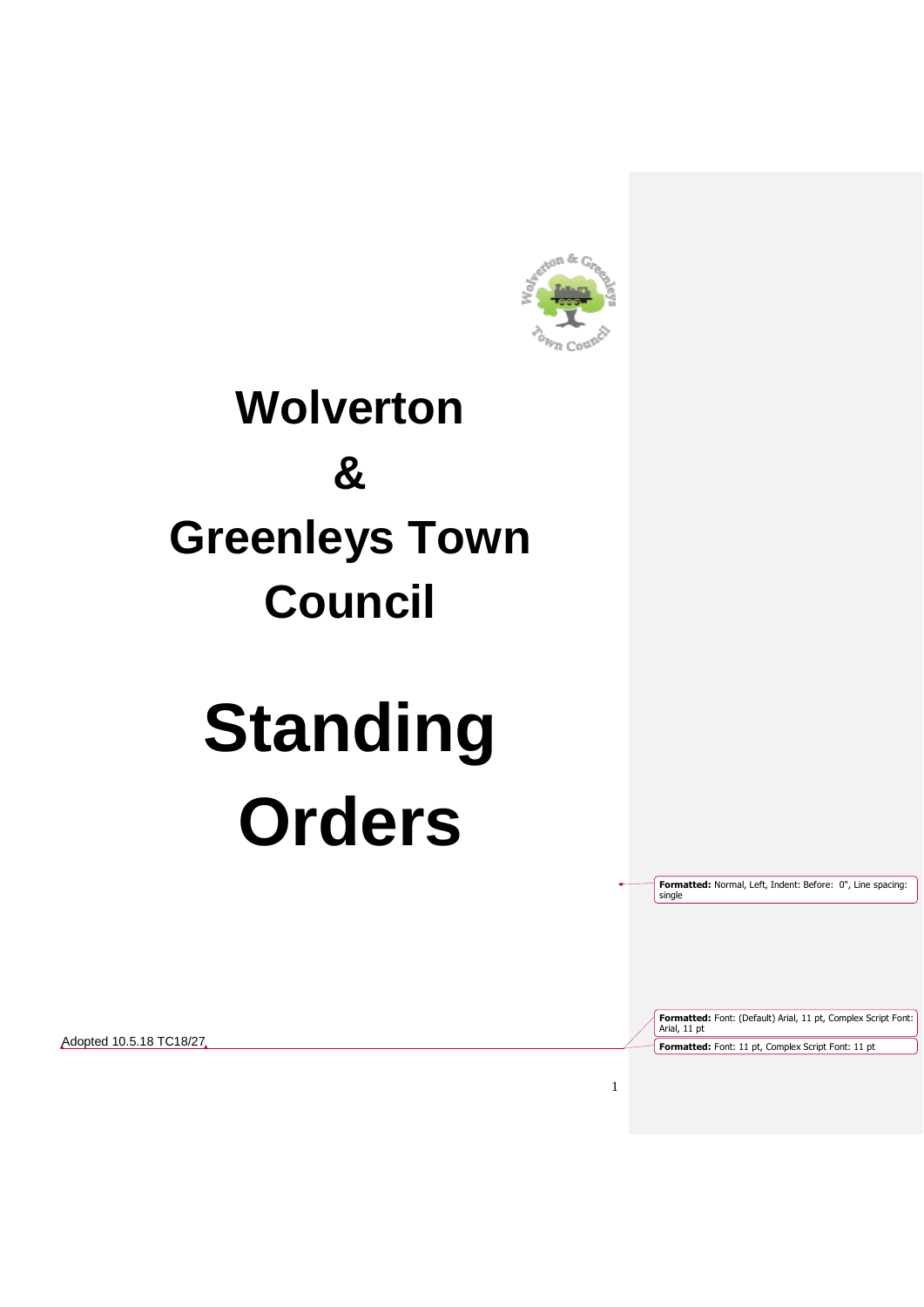#### **1. Rules of debate at meetings**

- a Motions on the agenda shall be considered in the order that they appear unless the order is changed at the discretion of the chair of the meeting.
- b A motion (including an amendment) shall not be progressed unless it has been moved and seconded.
- c A motion on the agenda that is not moved by its proposer may be treated by the chair of the meeting as withdrawn.
- d If a motion (including an amendment) has been seconded, it may be withdrawn by the proposer only with the consent of the seconder and the meeting.
- e If an amendment is proposed to remove or add words to a motion, it shall not negate the motion. If the proposed motion negates the original motion then it shall be treated as a new motion and the original motion will be debated first.
- f The mover of the original motion shall be asked if they approve the amendment before the motion is debated. If the amendment is not accepted the mover of the original motion may speak first before the amendment is discussed. If an amendment to the original motion is carried, the original motion becomes the substantive motion upon which further amendment(s) may be moved. If the amendment is not accepted the original motion will be voted on first before voting on the amendment.
- g An amendment shall not be considered unless early verbal notice of it is given at the meeting and, if requested by the chair of the meeting, is expressed in writing to the chair.
- h A Councillor may move an amendment to his own motion if agreed by the meeting. If a motion has already been seconded, the amendment shall be with the consent of the seconder and the meeting.
- i If there is more than one amendment to an original or substantive motion, the amendments shall be moved in the order directed by the chair.
- j Subject to standing order 1(k) below, only one amendment shall be moved and debated at a time, the order of which shall be directed by the chair of the meeting.
- k One or more amendments may be discussed together if the chair of the meeting considers this expedient but each amendment shall be voted upon separately.
- l A Councillor may not move more than one amendment to an original or substantive motion.
- m The mover of an amendment has no right of reply at the end of debate on it.
- n Where a series of amendments to an original motion are carried, the mover of the original motion shall have a right of reply either at the end of debate of the first amendment or at the very end of debate on the final substantive motion immediately before it is put to the vote.
- o Unless permitted by the chair of the meeting, a Councillor may speak once in the debate on a motion except:
	- i. to speak on an amendment moved by another Councillor;
	- ii. to move or speak on another amendment if the motion has been amended since he last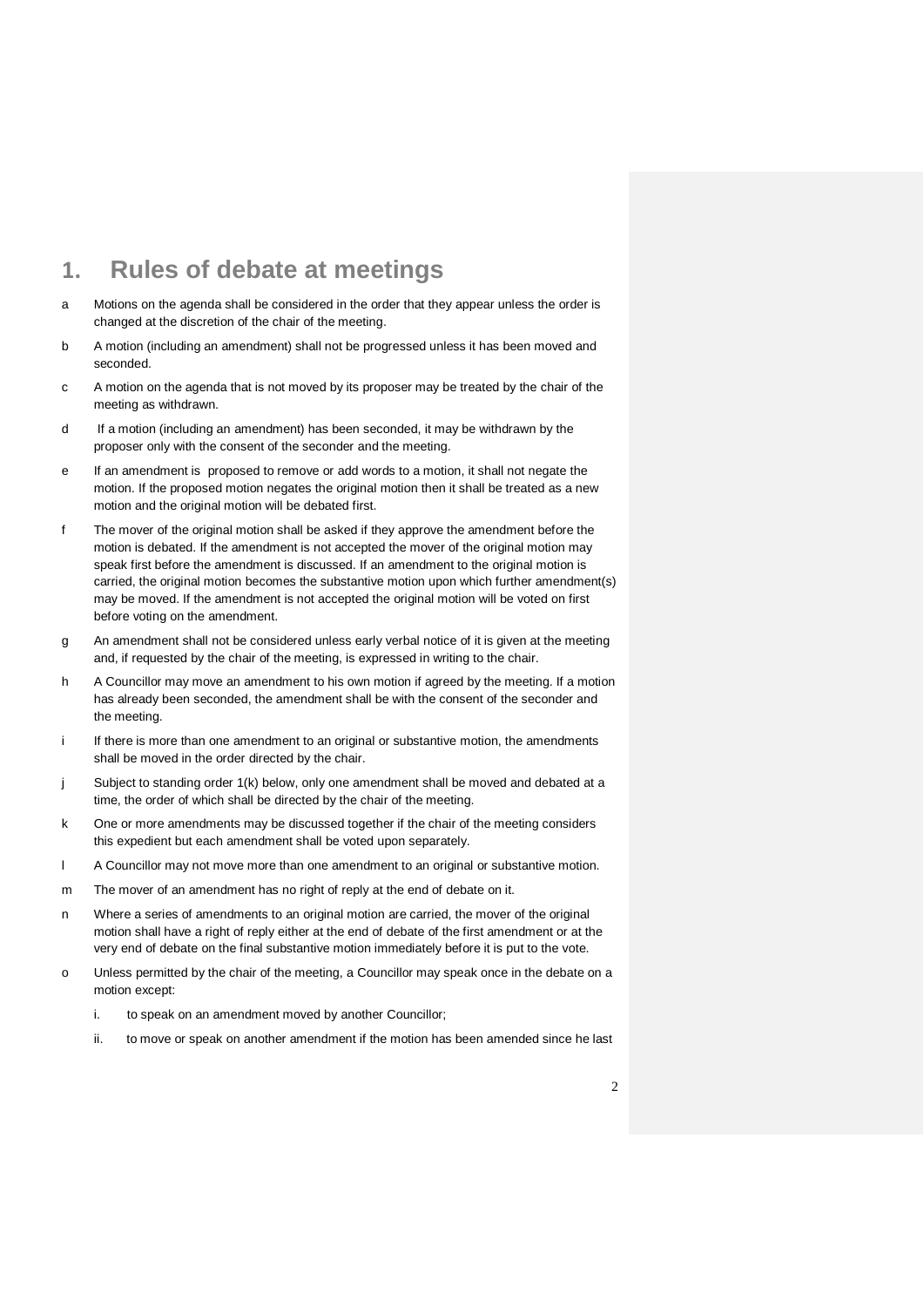spoke;

- iii. to make a point of order;
- iv. to give a personal explanation; or
- v. in exercise of a right of reply.
- p During the debate of a motion, a Councillor may interrupt only on a point of order or a personal explanation and the Councillor who was interrupted shall stop speaking. A Councillor raising a point of order shall identify the standing order which he considers has been breached or specify the other irregularity in the proceedings of the meeting he is concerned by.
- q A point of order shall be decided by the chair of the meeting and his decision shall be final.
- r When a motion is under debate, no other motion shall be moved except:
	- i. to amend the motion;
	- ii. to proceed to the next business;
	- iii. to adjourn the debate;
	- iv. to put the motion to a vote;
	- v. to ask a person to be no longer heard or to leave the meeting;
	- vi. to refer a motion to a committee or sub-committee for consideration;
	- vii. to exclude the public and press;
	- viii. to adjourn the meeting; or
	- ix. to suspend particular standing order(s) excepting those which reflect mandatory statutory requirements.
- s Before an original or substantive motion is put to the vote, the chair of the meeting shall be satisfied that the motion has been sufficiently debated and that the mover of the motion under debate has exercised or waived his right of reply.
- t Excluding motions moved understanding order 1(r) above, the contributions or speeches by a Councillor shall relate only to the motion under discussion and shall not exceed 4 minutes without the consent of the chair of the meeting.

#### **2. Disorderly conduct at meetings**

- a No person shall obstruct the transaction of business at a meeting or behave offensively or improperly. If this standing order is ignored, the chair of the meeting shall request such person(s) to moderate or improve their conduct.
- b If person(s) disregard the request of the chair of the meeting to moderate or improve their conduct, any Councillor or the chair of the meeting may move that the person be no longer heard or excluded from the meeting. The motion, if seconded, shall be put to the vote without discussion.
- c If a resolution made under standing order 2(b) above is ignored, the chair of the meeting may take further reasonable steps to restore order or to progress the meeting. This may include temporarily suspending or closing the meeting.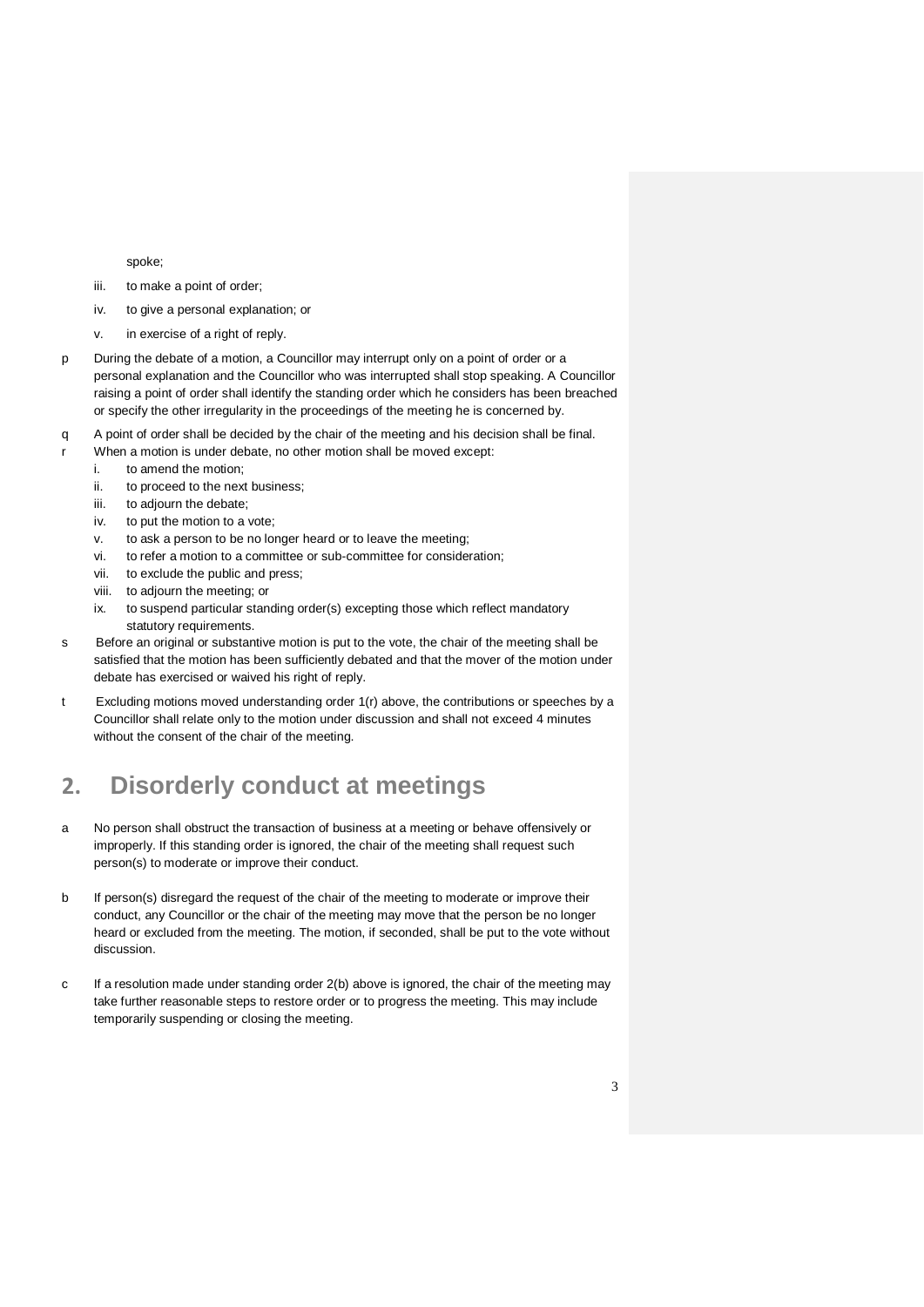#### **3. Meetings generally**

- Full Council meetings
- **Committee meetings**
- Sub-committee meetings
- $\blacksquare$ a **Meetings shall not take place in premises which at the time of the meeting are used for the supply of alcohol, unless no other premises are available free of charge or at a reasonable cost.**
- $\mathbb{R}^2$ b **The minimum three clear days' public notice for a meeting does not include the day on which the notice was issued or the day of the meeting.** Where possible this notice will also be published on the Council website and will include background papers and or reports. If the whole or part of a report is not available this will be stated on the agenda.
	- c **Councillors will receive summons and papers electronically in-line with the council policy.**
- $\mathbb{Z}^2$  . d **Meetings shall be open to the public unless their presence is prejudicial to the public interest by reason of the confidential nature of the business to be transacted or for other special reasons. The public's exclusion from part or all of a meeting shall be by a resolution which shall give reasons for the public's exclusion.**
	- e Members of the public if they are invited to do so by the Chair, may make representations, answer questions and give evidence at a meeting which they are entitled to attend in respect of the business on the agenda This section of the meeting will be limited to 4 minutes.
	- f The period of time designated for written public questions at a meeting shall not exceed 15 minutes unless directed by the chair of the meeting. The question will include the name and address of questioner and the name of the person who the question is to be put.
	- g A record of the public question shall be included in the minutes of that meeting.
	- h In accordance with standing order 3(e) above, a question shall not require a response at the meeting nor start a debate on the question. The chair of the meeting may direct that a written or oral response be given.
	- i A person who speaks at a meeting shall direct his comments to the chair of the meeting. For expediency the Chair my request that speaker is nominated to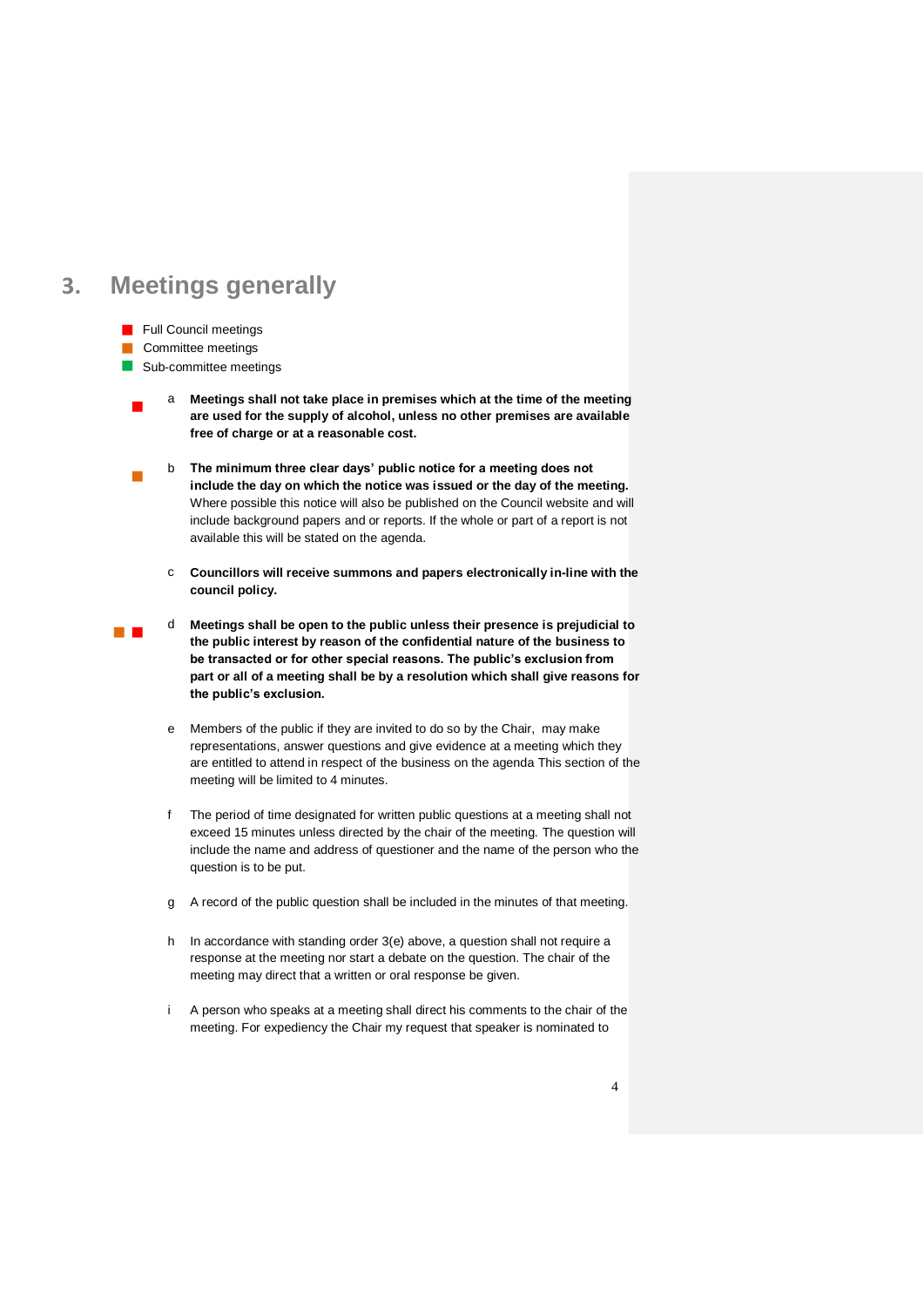speak on behalf of the public if there is a number of members of the public wishing to speak on the same item.

- j Only one person is permitted to speak at a time. If more than one person wants to speak, the chair of the meeting shall direct the order of speaking.
- $\mathbb{Z}^2$  . k **Photographing, audio-recording, use of social media and filming is permitted from the public seating area during public meetings, provided prior notice of this intent should be provided to the Clerk before the commencement of the meeting and the recorder adhere's to the Council's policy on 'Reporting on a public meeting'.**
- $\Box$  . The press shall be provided with reasonable facilities for the taking of their **report of all or part of a meeting at which they are entitled to be present**.
	- $\overline{\phantom{a}}$ m **Subject to standing orders which indicate otherwise, anything authorised or required to be done by, to or before the Chair of the Council may in his absence be done by, to or before the Vice-Chair of the Council (if any).**
	- $\mathbf{r}$ n **The Chair, if present, shall preside at a meeting. If the Chair is absent from a meeting, the Vice-Chair, if present, shall preside. If both the Chair and the Vice-Chair are absent from a meeting, a Councillor as chosen by the Councillors present at the meeting shall preside at the meeting.**
		- o **Subject to a meeting being quorate, all questions at a meeting shall be decided by a majority of the Councillors or Councillors with voting rights present and voting.**

 $\sim 10^{-1}$ 

a provinci

- p **The chair of a meeting may give an original vote on any matter put to the vote, and in the case of an equality of votes may exercise his casting vote whether or not he gave an original vote.** *See standing orders 5(i) and (j) below for the different rules that apply in the* 
	- *election of the Chair of the Council at the annual meeting of the Council.*
	- q **Unless standing orders provide otherwise, voting on a question shall be by a show of hands. At the request of a Councillor, the voting on any question shall be recorded so as to show whether each Councillor present and voting gave his vote for or against that question.** Such a request shall be made before moving on to the next item of business on the agenda.
	- r The minutes of a meeting shall include an accurate record of the following: i.the time and place of the meeting;
		- ii. the names of Councillors present and absent;
		- iii. interests that have been declared by Councillors and non-Councillors with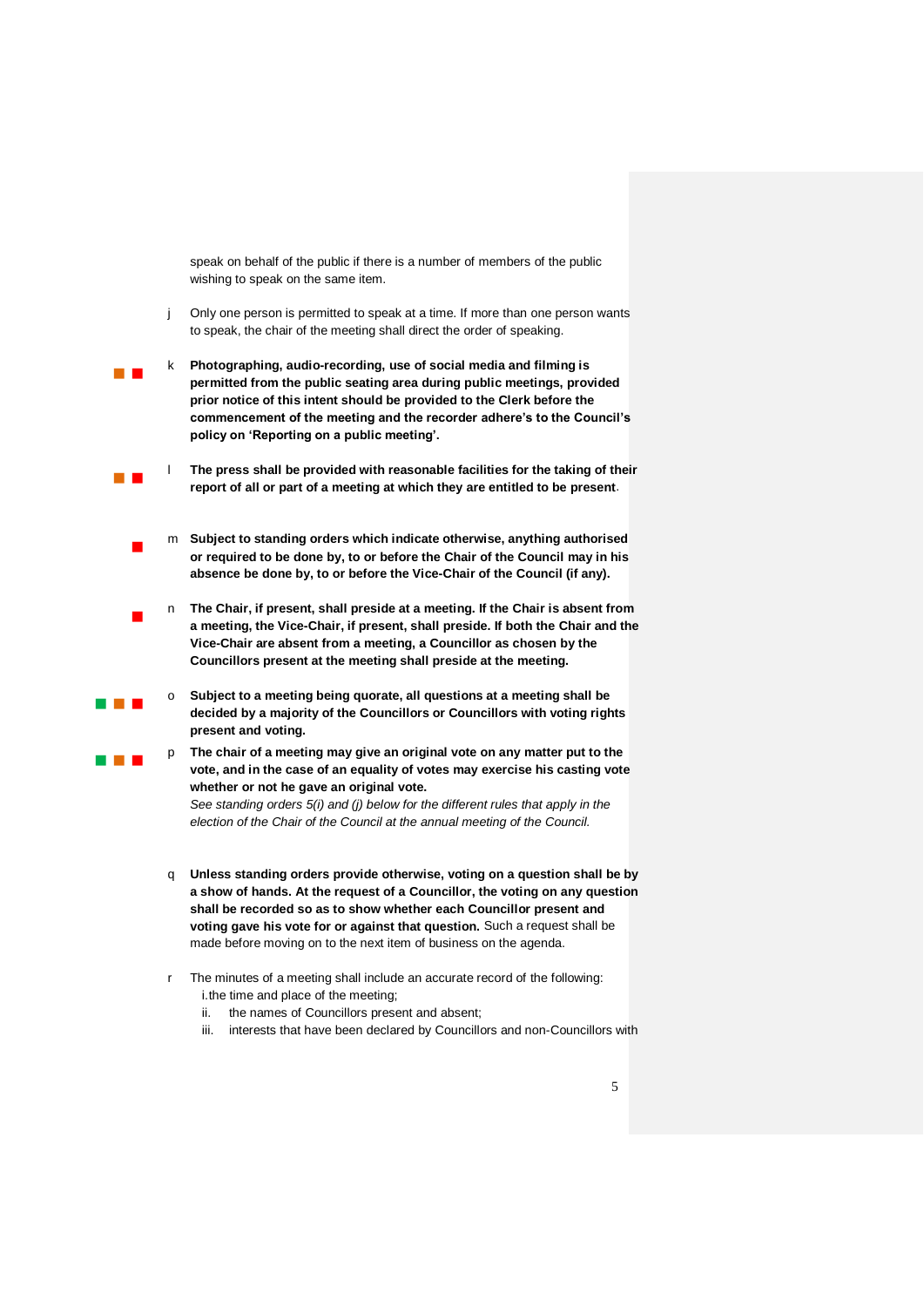voting rights;

 $\blacksquare$ 

 $\sim 10^{-1}$ 

- iv. whether a Councillor or non-Councillor with voting rights left the meeting when matters that they held interests in were being considered;
- v. if there was a written question received and answered
- vi. the resolutions made.

 $\sim 10^{-1}$ s **A Councillor or a non-Councillor with voting rights who has a disclosable pecuniary interest or another interest as set out in the Council's code of conduct in a matter being considered at a meeting is subject to statutory limitations or restrictions under the code on his right to participate and vote on that matter.**

> t **No business may be transacted at a meeting unless at least one-third of the whole number of members of the Council are present and in no case shall the quorum of a meeting be less than three.**

*See standing order 4d(viii) below for the quorum of a committee or subcommittee meeting.* 

- u **If a meeting is or becomes inquorate no business shall be transacted** and the meeting shall be closed. The business on the agenda for the meeting shall be adjourned to another meeting.
	- v If the committee view to exclude the press and public from the meeting in the public interest, Councillors present, but not on the committee shall also be excluded from the meeting.
	- w A meeting shall not exceed a period of 3 hours. Where the council has two meetings in an evening the total period of the meetings should not exceed a combined period of three hours.
	- x All adopted policies should be reviewed every three years in rotation.
	- y At the start of the meeting all councillors should be reminded to put their phones on silent whilst the meeting is on progress. This item to be included at the start of each agenda.

#### **4. Committees and sub-committees**

a **Unless the Council determines otherwise, a committee may appoint a sub-committee whose terms of reference and members shall be determined by the committee.** All members of the committee must receive training before attending their first meeting, where possible.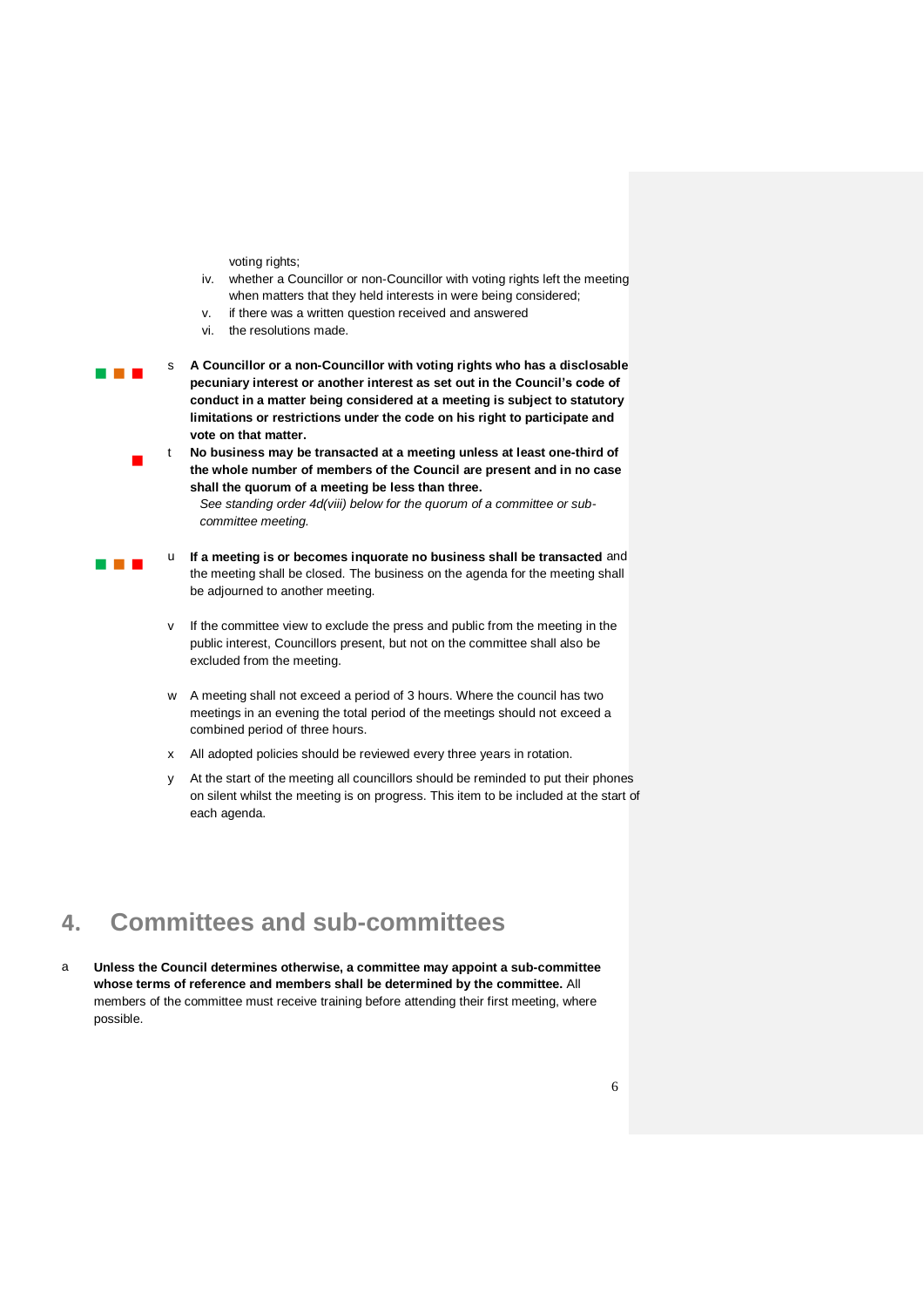- b **The members of a committee may include non-Councillors unless it is a committee which regulates and controls the finances of the Council.**
- c **Unless the Council determines otherwise, all the members of an advisory committee and a sub-committee of the advisory committee may be non-Councillors.**
- d The Council may appoint standing committees or other committees as may be necessary, and:
	- i. shall determine their terms of reference;
	- ii. shall determine the number and time of the ordinary meetings of a standing committee up until the date of the next annual meeting of town Council;
	- iii. shall permit a committee, other than in respect of the ordinary meetings of a committee, to determine the number and time of its meetings;
	- iv. shall, subject to standing orders 4(b) and (c) above, appoint and determine the terms of office of members of such a committee;
	- v. may, subject to standing orders 4(b) and (c) above, appoint and determine the terms of office of the substitute members to a committee whose role is to replace the ordinary members at a meeting of a committee if the ordinary members of the committee confirm to the Proper Officer 3 days before the meeting that they are unable to attend;
	- vi. shall, after it has appointed the members of a standing committee, appoint the chair of the standing committee;
	- vii. shall permit a committee other than a standing committee, to appoint its own chair at the first meeting of the committee;
	- viii. shall determine the place, notice requirements and quorum for a meeting of a committee and a sub-committee which shall be no less than three;
	- ix. shall determine if the public may participate at a meeting of a committee;
	- x. shall determine if the public and press are permitted to attend the meetings of a subcommittee and also the advance public notice requirements, if any, required for the meetings of a sub-committee;
	- xi. shall determine if the public may participate at a meeting of a sub-committee that they are permitted to attend; and
	- xii. may dissolve a committee.

#### **5. Ordinary Council meetings**

- **a In an election year, the annual meeting of the Council shall be held on or within 14 days following the day on which the new Councillors elected take office.**
- **b In a year which is not an election year, the annual meeting of a Council shall be held on such day in May as the Council may direct.**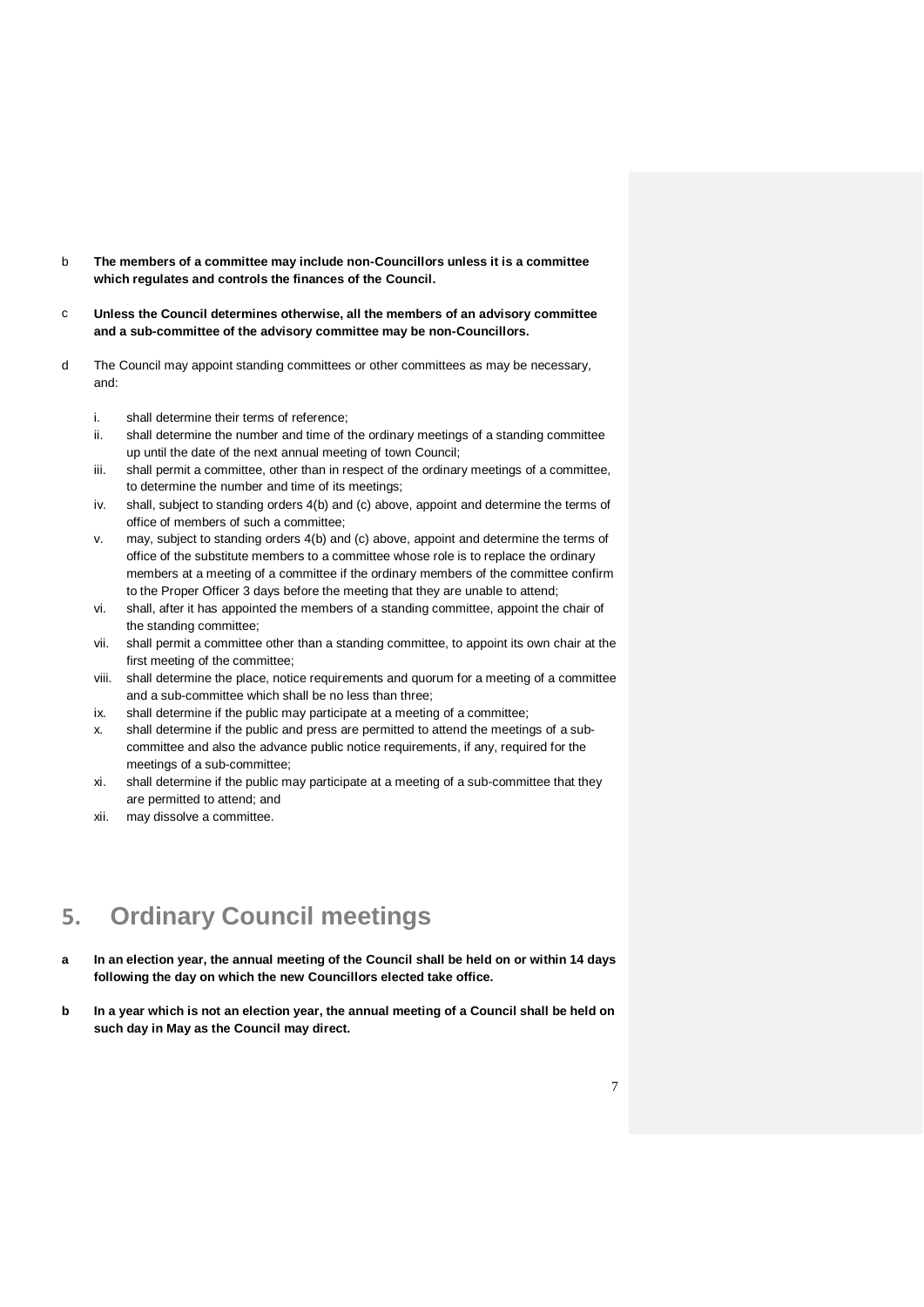- **c If no other time is fixed, the annual meeting of the Council shall take place at 6pm.**
- **d In addition to the annual meeting of the Council, at least three other ordinary meetings shall be held in each year on such dates and times as the Council directs.**
- **e The first business conducted at the annual meeting of the Council shall be the election of the Chair and Vice-Chair (if any) of the Council.**
- **f The Chair of the Council, unless he has resigned or becomes disqualified, shall continue in office and preside at the annual meeting until his successor is elected at the next annual meeting of the Council.**
- **g The Vice-Chair of the Council, if any, unless he resigns or becomes disqualified, shall hold office until immediately after the election of the Chair of the Council at the next annual meeting of the Council.**
- **h In an election year, if the current Chair of the Council has not been re-elected as a member of the Council, he shall preside at the meeting until a successor Chair of the Council has been elected. The current Chair of the Council shall not have an original vote in respect of the election of the new Chair of the Council but must give a casting vote in the case of an equality of votes.**
- **i In an election year, if the current Chair of the Council has been re-elected as a member of the Council, he shall preside at the meeting until a new Chair of the Council has been elected. He may exercise an original vote in respect of the election of the new Chair of the Council and must give a casting vote in the case of an equality of votes.**
- **j** Following the election of the Chair of the Council and Vice-Chair (if any) of the Council at the annual meeting of the Council, the business of the annual meeting shall include:
	- i. **In an election year, delivery by the Chair of the Council and Councillors of their acceptance of office forms unless the Council resolves for this to be done at a later date**. **In a year which is not an election year, delivery by the Chair of the Council of his acceptance of office form unless the Council resolves for this to be done at a later date;**
	- ii. Confirmation of the accuracy of the minutes of the last meeting of the Council;
	- iii. Receipt of the minutes of the last meeting of a committee;
	- iv. Consideration of the recommendations made by a committee;
	- v. Review of delegation arrangements to committees, sub-committees, staff and other local authorities;
	- vi. Review of the terms of reference for committees;
	- vii. Appointment of members to existing committees;
	- viii. Appointment of any new committees in accordance with standing order 4 above;
	- ix. Review of representation on or work with external bodies and arrangements for reporting back;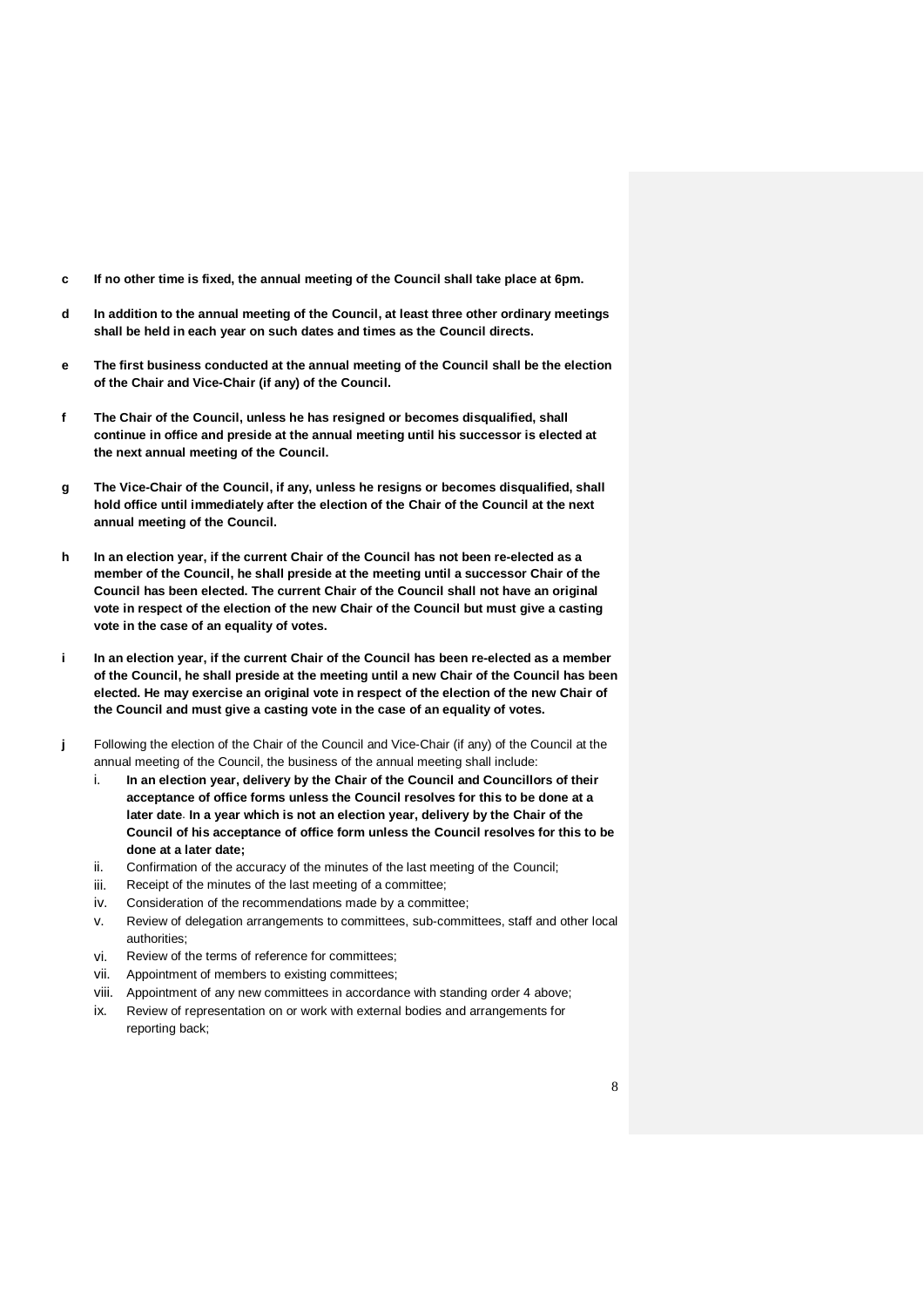- x. (*England*) In an election year, to make arrangements with a view to the Council becoming eligible to exercise the general power of competence in the future;
- xi. Review of the Council's and/or staff subscriptions to other bodies;
- xii. Determining the time and place of ordinary meetings of the full Council up to and including the next annual meeting of full Council.
- **6. Extraordinary meetings of the Council and committees and sub-committees**
- **a The Chair of the Council may convene an extraordinary meeting of the Council at any time.**
- b **If the Chair of the Council does not or refuses to call an extraordinary meeting of the Council within seven days of having been requested in writing to do so by two Councillors, any two Councillors may convene an extraordinary meeting of the Council. The public notice giving the time, place and agenda for such a meeting must be signed by the two Councillors.**
- c The chair of a committee [or a sub-committee] may convene an extraordinary meeting of the committee [or the sub-committee] at any time.
- d If the chair of a committee [or a sub-committee] does not or refuses to call an extraordinary meeting within 7 days of having been requested by to do so by 4 members of the committee [or the sub-committee], any 4 members of the committee [and the sub-committee] may convene an extraordinary meeting of a committee [and a sub-committee].

#### **7. Previous resolutions**

- a A resolution shall not be reversed within six months except either by a special motion, which requires written notice by at least 6 Councillors to be given to the Proper Officer in accordance with standing order 9 below, or by a motion moved in pursuance of the recommendation of a committee or a sub-committee.
- b When a motion moved pursuant to standing order 7(a) above has been disposed of, no similar motion may be moved within a further six months.

#### **8. Voting on appointments**

a Where more than two persons have been nominated for a position to be filled by the Council and none of those persons has received an absolute majority of votes in their favour, the name of the person having the least number of votes shall be struck off the list and a fresh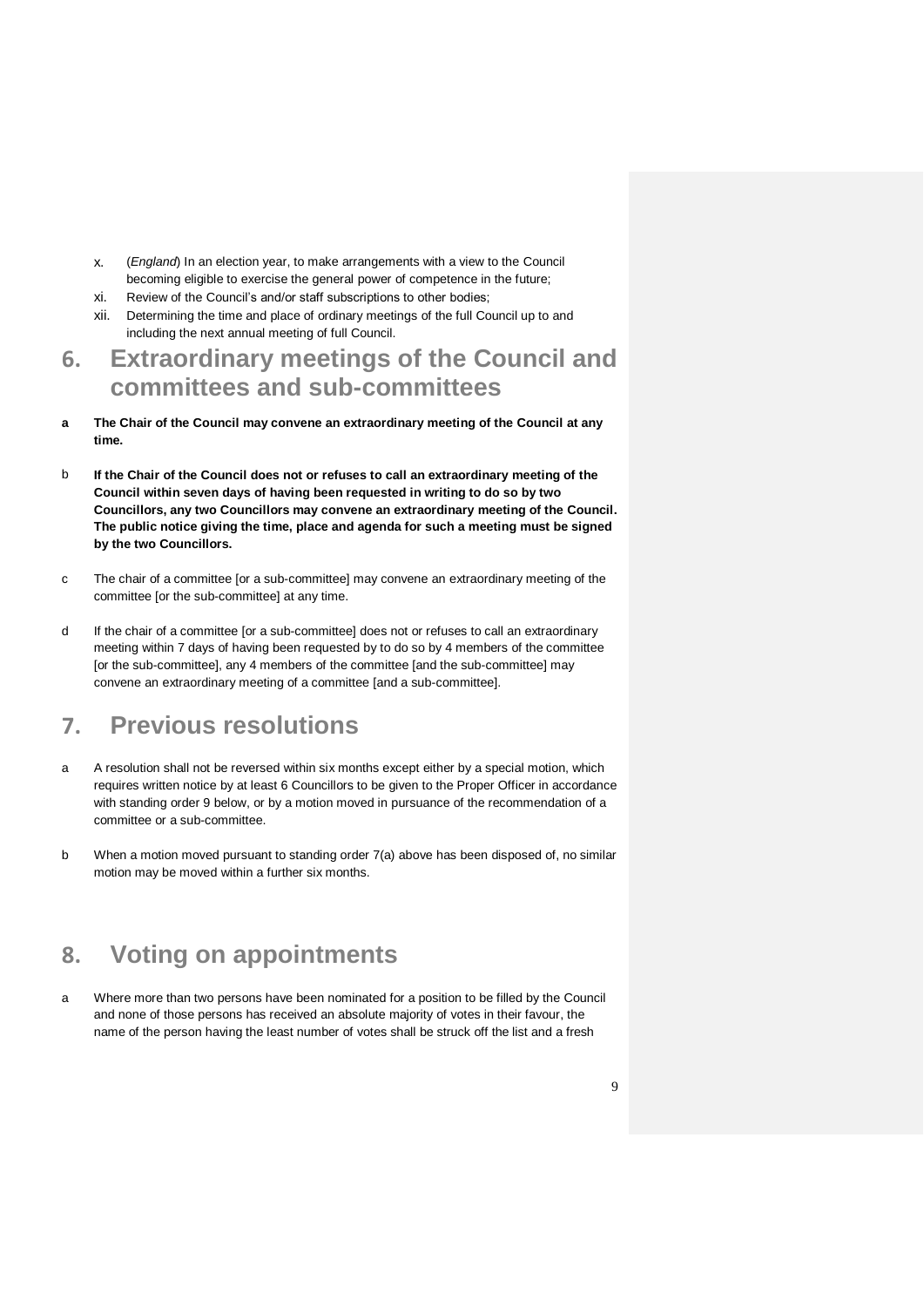vote taken. This process shall continue until a majority of votes is given in favour of one person. A tie in votes may be settled by the casting vote exercisable by the chair of the meeting.

#### **9. Motions for a meeting that require written notice to be given to the Proper Officer**

- a A motion shall relate to the responsibilities of the meeting which it is tabled for and in any event shall relate to the performance of the Council's statutory functions, powers and obligations or an issue which specifically affects the Council's area or its residents.
- b All agenda items are checked against the council plan before being included on the agenda. If the proposed item is in conflict with the plan then this item can be rejected by the clerk after consultation with the chair.
- c No motion may be moved at a meeting unless it is on the agenda and the mover has given written notice of its wording to the Proper Officer at least 5 clear days before the meeting. Clear days do not include the day of the notice or the day of the meeting.
- d The Proper Officer may, before including a motion on the agenda received in accordance with standing order 9(b) above, correct obvious grammatical or typographical errors in the wording of the motion.
- e If the Proper Officer considers the wording of a motion received in accordance with standing order 9(b) above is not clear in meaning, the motion shall be rejected until the mover of the motion resubmits it in writing to the Proper Officer so that it can be understood at least 4 clear days before the meeting.
- f If the wording or subject of a proposed motion is considered improper, the Proper Officer shall consult with the chair of the forthcoming meeting or, as the case may be, the Councillors who have convened the meeting, to consider whether the motion shall be included in the agenda or rejected.
- g Subject to standing order 9(e) above, the decision of the Proper Officer as to whether or not to include the motion on the agenda shall be final.

#### **10. Motions at a meeting that do not require written notice**

a The following motions may be moved at a meeting without written notice to the Proper Officer; i. to correct an inaccuracy in the draft minutes of a meeting;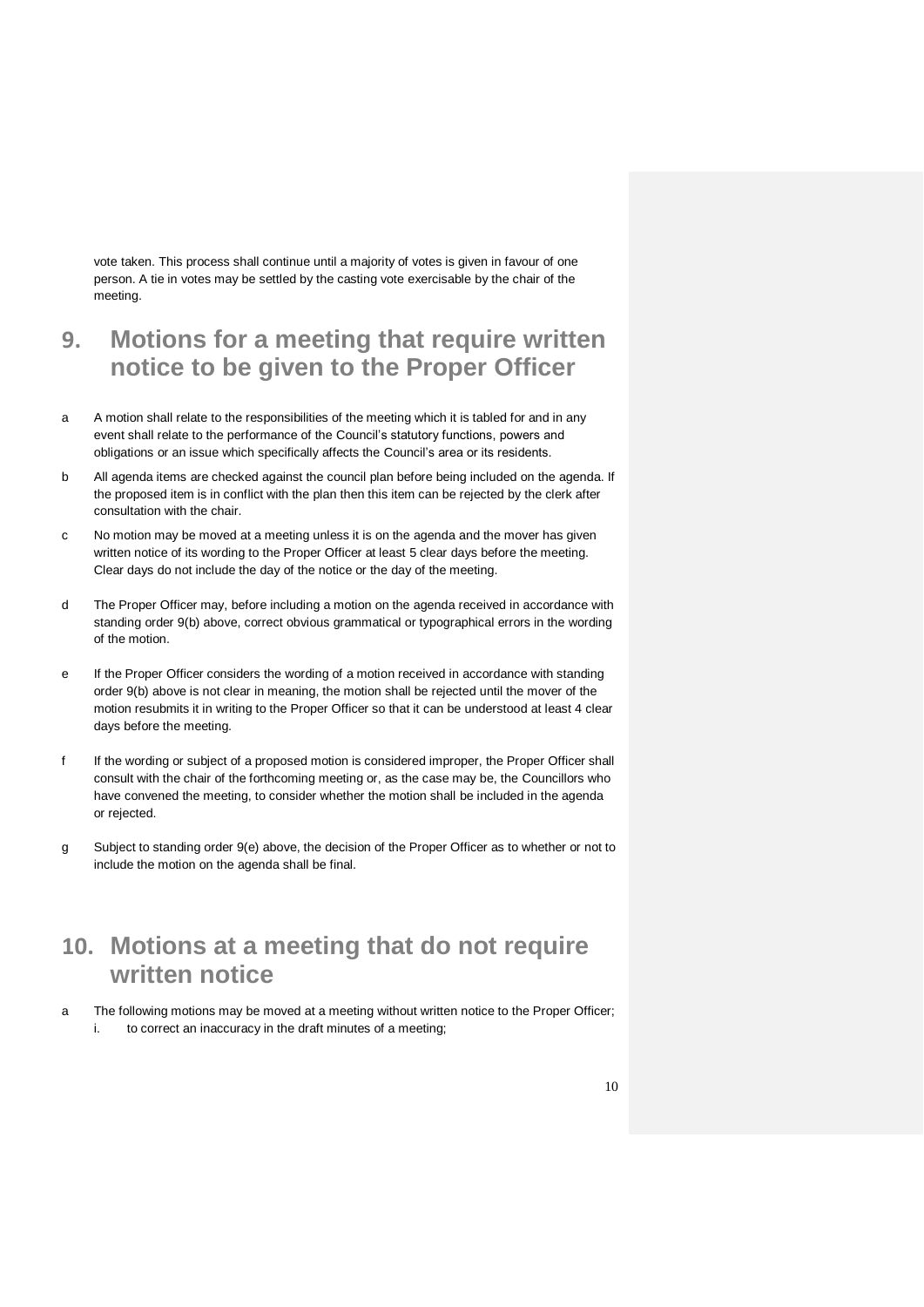- ii. to move to a vote;
- iii. to defer consideration of a motion;
- iv. to refer a motion to a particular committee or sub-committee;
- v. to appoint a person to preside at a meeting;
- vi. to change the order of business on the agenda;
- vii. to proceed to the next business on the agenda;
- viii. to require a written report;
- ix. to appoint a committee or sub-committee and their members;
- x. to extend the time limits for speaking;
- xi. to exclude the press and public from a meeting in respect of confidential or sensitive information which is prejudicial to the public interest;
- xii. to not hear further from a Councillor or a member of the public;
- xiii. to exclude a Councillor or member of the public for disorderly conduct;
- xiv. to temporarily suspend the meeting;
- xv. to suspend a particular standing order (unless it reflects mandatory statutory requirements);
- xvi. to adjourn the meeting; or
- xvii. to close a meeting.

### **11. Handling confidential or sensitive information**

- a The agenda, papers that support the agenda and the minutes of a meeting shall not disclose or otherwise undermine confidential or sensitive information which for special reasons would not be in the public interest.
- b Councillors and staff shall not disclose confidential or sensitive information which for special reasons would not be in the public interest.
- c A councillor in breach of the provisions of standing order 11 b above may be removed from a committee or a sub-committee by a resolution of the Council.

#### **12. Draft minutes**

- a If the draft minutes of a preceding meeting have been served on Councillors with the agenda to attend the meeting at which they are due to be approved for accuracy, they shall be taken as read.
- b There shall be no discussion about the draft minutes of a preceding meeting except in relation to their accuracy. A motion to correct an inaccuracy in the draft minutes shall be moved in accordance with standing order 10(a)(i) above.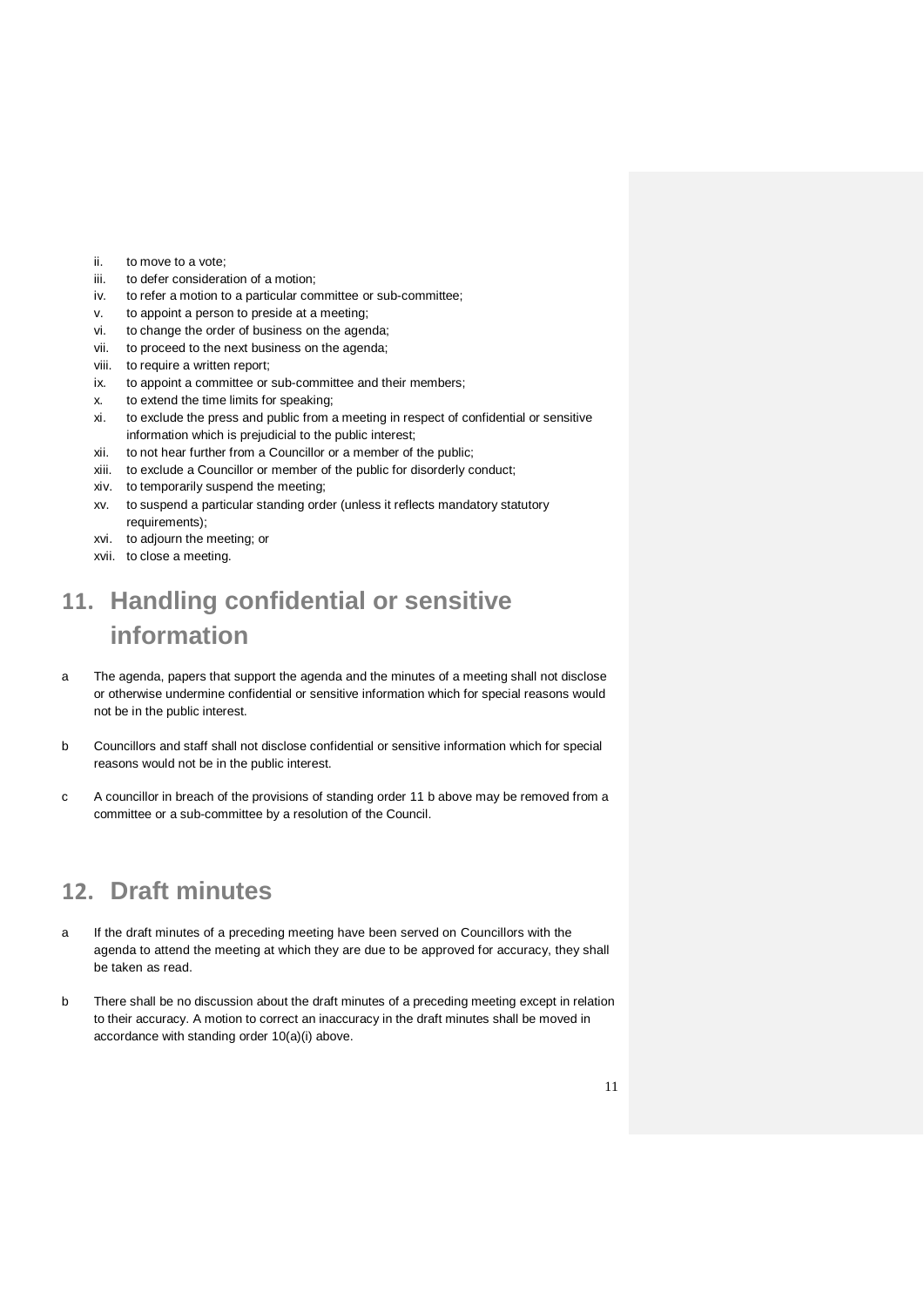- c The accuracy of draft minutes, including any amendment(s) made to them, shall be confirmed by resolution and shall be signed by the chair of the meeting and stand as an accurate record of the meeting to which the minutes relate.
- d If the chair of the meeting does not consider the minutes to be an accurate record of the meeting to which they relate, he shall sign the minutes and include a paragraph in the following terms or to the same effect:

"The chair of this meeting does not believe that the minutes of the meeting of the ( ) held on [date] in respect of ( ) were a correct record but his view was not upheld by the meeting and the minutes are confirmed as an accurate record of the proceedings."

- e Upon a resolution which confirms the accuracy of the minutes of a meeting, the draft minutes or recordings of the meeting for which approved minutes exist shall be destroyed.
- f Minutes of the Annual Town Council Meeting are to be approved at the following Full Council Meeting.
- g Once approved the minutes of the Full Council and committees will be displayed on the noticeboard in the Square and on the council website.

#### **13. Code of conduct and dispensations**

*See also standing order 3(t) above.* 

- a All Councillors and non-Councillors with voting rights shall observe the Code of Conduct adopted by the Council.
- b Unless he has been granted a dispensation, a Councillor or non-Councillor with voting rights shall withdraw from a meeting when it is considering a matter in which he has a disclosable pecuniary interest. He may return to the meeting after it has considered the matter in which he had the interest.
- c Unless he has been granted a dispensation, a Councillor or non-Councillor with voting rights shall withdraw from a meeting when it is considering a matter in which he has another interest if so required by the Council's Code of Conduct. He may return to the meeting after it has considered the matter in which he had the interest.
- d **Dispensation requests shall be in writing and submitted to the Proper Officer** as soon as possible before the meeting, or failing that, at the start of the meeting for which the dispensation is required.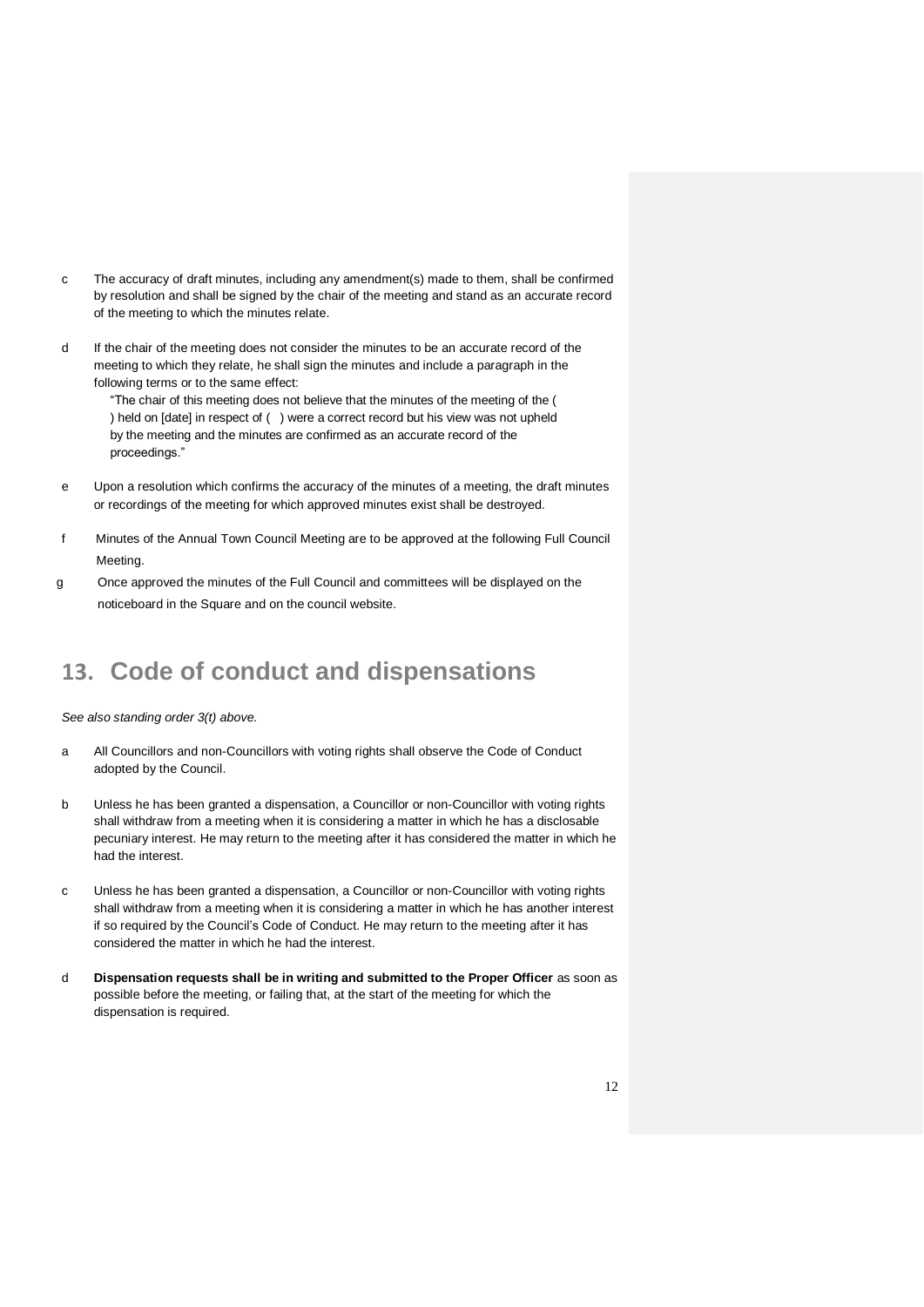- e A decision as to whether to grant a dispensation shall be made [by the Proper Officer] OR [by a meeting of the Council, or committee or sub-committee for which the dispensation is required] and that decision is final.
- f A dispensation request shall confirm:
	- i. the description and the nature of the disclosable pecuniary interest or other interest to which the request for the dispensation relates;
	- ii. whether the dispensation is required to participate at a meeting in a discussion only or a discussion and a vote;
	- iii. the date of the meeting or the period (not exceeding four years) for which the dispensation is sought; and
	- iv. an explanation as to why the dispensation is sought.
- g Subject to standing orders 13(d) and (f) above, dispensations requests shall be considered [by the Proper Officer before the meeting or, if this is not possible, at the start of the meeting for which the dispensation is required] OR [at the beginning of the meeting of the Council, or committee or a sub-committee for which the dispensation is required].
- **h A dispensation may be granted in accordance with standing order 13(e) above if having regard to all relevant circumstances the following applies:**
	- **i. without the dispensation the number of persons prohibited from participating in the particular business would be so great a proportion of the meeting transacting the business as to impede the transaction of the business or**
	- **ii. granting the dispensation is in the interests of persons living in the Council's area or**
	- **iii. it is otherwise appropriate to grant a dispensation.**

#### **14. Code of Conduct complaints**

- a Upon notification by Milton Keynes Council that it is dealing with a complaint that a Councillor or non-Councillor with voting rights has breached the Council's Code of Conduct, the Proper Officer shall, subject to standing order 11 above, report this to the Council.
- b Where the notification in standing order 14(a) above relates to a complaint made by the Proper Officer, the Proper Officer shall notify the Chair of Council of this fact, and the Chair shall nominate another staff member to assume the duties of the Proper Officer in relation to the complaint until it has been determined [(England) and the Council has agreed what action, if any, to take in accordance with standing order 14(d) below].
- c The Council may:
	- i. provide information or evidence where such disclosure is necessary to progress an investigation of the complaint or is required by law;
	- ii. seek information relevant to the complaint from the person or body with statutory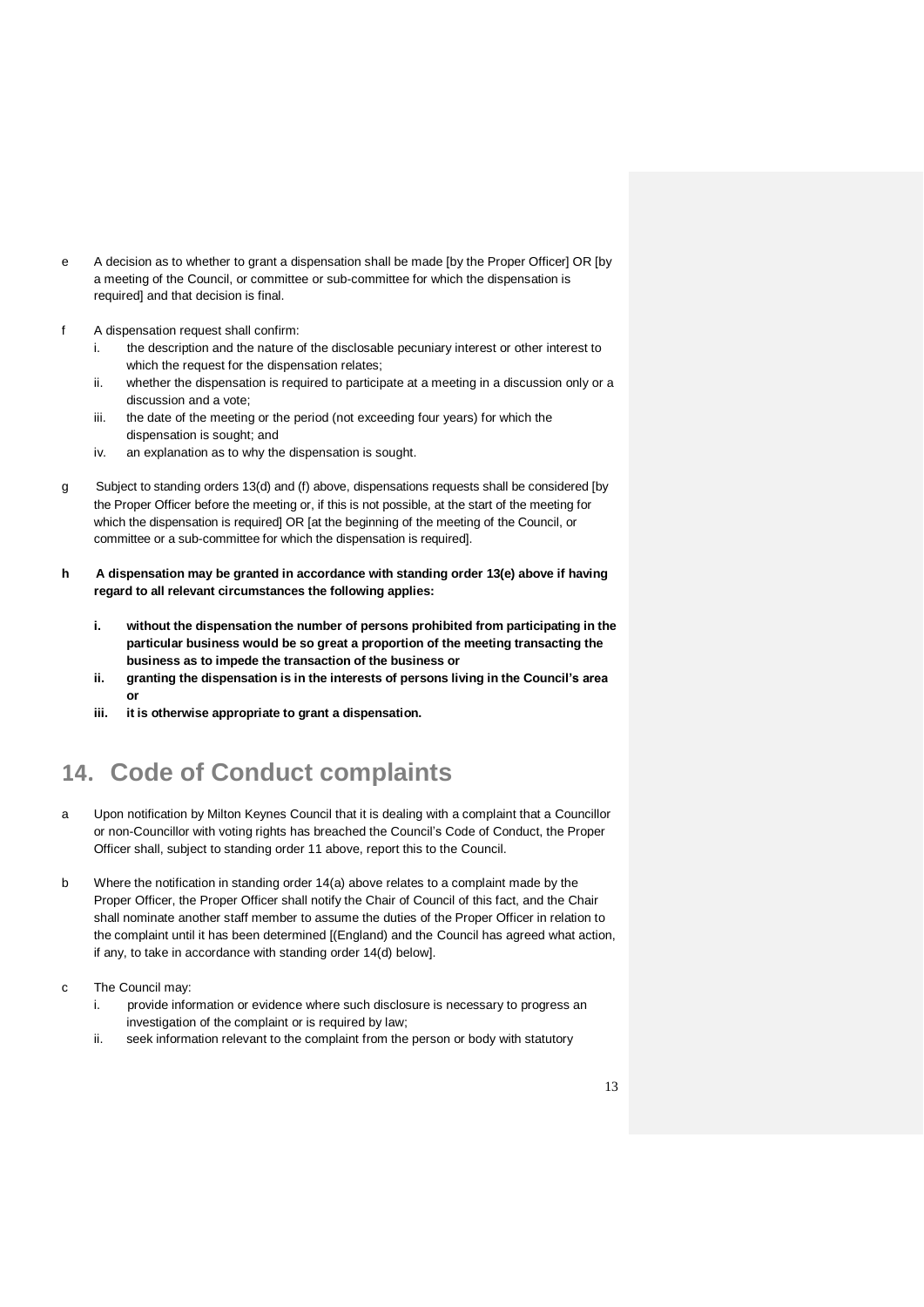responsibility for investigation of the matter;

**d Upon notification by Milton Keynes Council that a Councillor or non-councillor with voting rights has breached the Council's code of conduct, the Council shall consider what, if any, action to take against him. Such action excludes disqualification or suspension from office.**

#### **15. Proper Officer**

- a The Proper Officer shall be either (i) the clerk or (ii) other staff member(s) nominated by the Council to undertake the work of the Proper Officer when the Proper Officer is absent.
- b The Proper Officer shall:
	- i. at least three clear days before a meeting of the Council, a committee and a subcommittee serve on Councillors a summons, by email, confirming the time, place and the agenda provided any such email contains the electronic signature and title of the Proper Officer.

See standing order 3(b) above for the meaning of clear days for a meeting of a full *Council and standing order 3 (c) above for a meeting of a committee.*

ii. **give public notice of the time, place and agenda at least three clear days before a meeting of the Council or a meeting of a committee** or a sub-committee **(provided that the public notice with agenda of an extraordinary meeting of the Council convened by Councillors is signed by them);**

*See standing order 3(b) above for the meaning of clear days for a meeting of a full Council and standing order 3(c) above for a meeting of a committee.*

- iii. subject to standing order 9 above, include on the agenda all motions in the order received unless a Councillor has given written notice at least 5 days before the meeting confirming his withdrawal of it;
- iv. **convene a meeting of Full Council for the election of a new Chair of the Council, occasioned by a casual vacancy in his office;**
- v. facilitate inspection of the minute book by local government electors;
- vi. **receive and retain copies of byelaws made by other local authorities;**
- vii. retain acceptance of office forms from Councillors;
- viii. retain a copy of every Councillor's register of interests;
- ix. assist with responding to requests made under the Freedom of Information Act 2000 and General Data Protection Regulation 2018, in accordance with and subject to the Council's policies and procedures relating to the same;
- x. receive and send general correspondence and notices on behalf of the Council except where there is a resolution to the contrary;
- xi. manage the organisation, storage of, access to and destruction of information held by the Council in paper and electronic form;
- xii. arrange for legal deeds to be executed; *See also standing order 22 below.*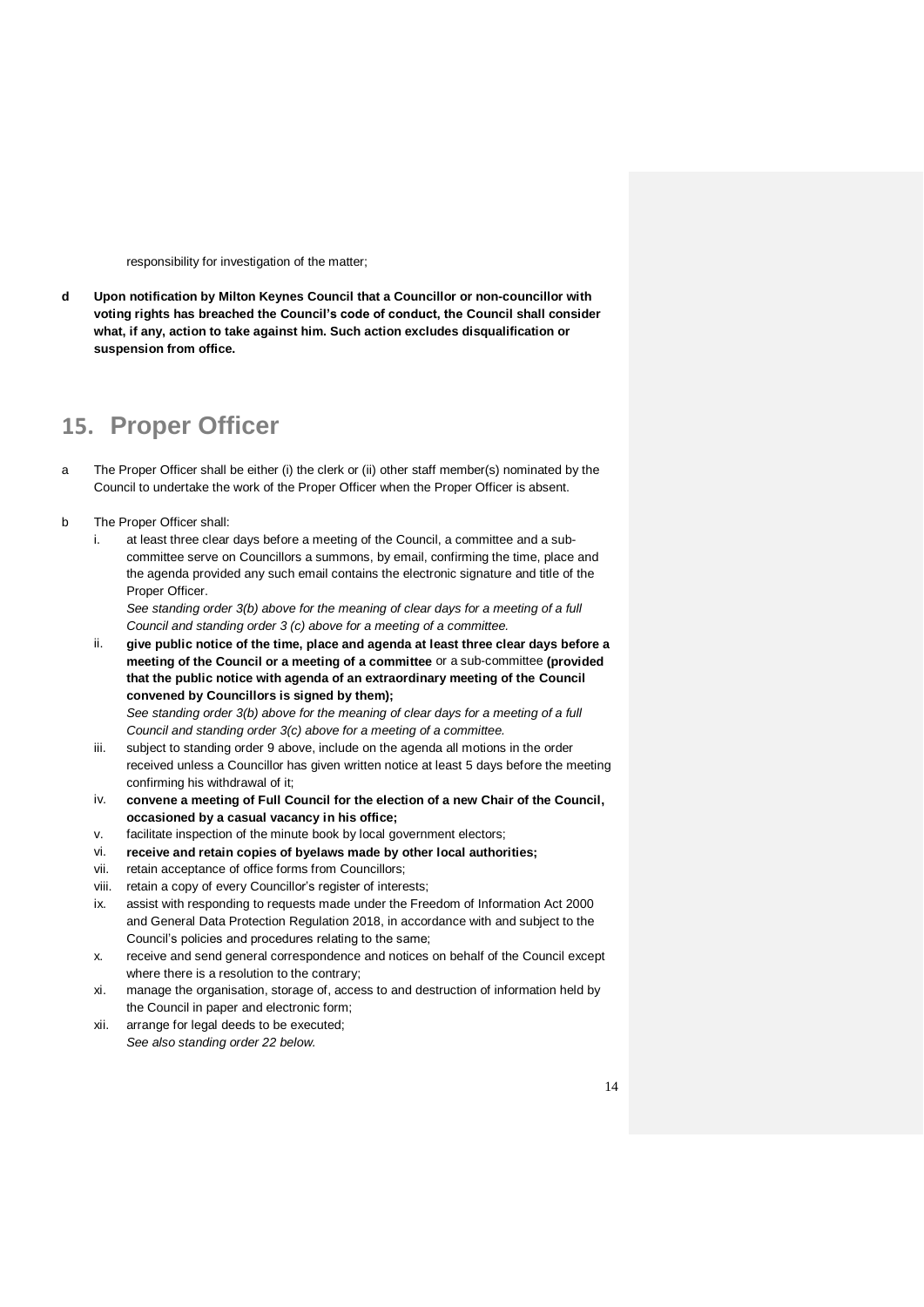- xiii. arrange or manage the prompt authorisation, approval, and instruction regarding any payments to be made by the Council in accordance with the Council's Financial Regulations;
- xiv. record every planning application notified to the Council and the Council's response to the local planning authority in a book for such purpose;
- xv. manage access to information about the Council via the publication scheme; and
- xvi. retain custody of the seal of the Council (if any) which shall not be used without a resolution to that effect.
- xvii. Action or undertake activity or responsibilities instructed by resolution or contained in standing orders

*See also standing order 22 below.*

#### **16. Responsible Financial Officer**

a The Council shall appoint appropriate staff member(s) to undertake the work of the Responsible Financial Officer when the Responsible Financial Officer is absent.

#### **17. Accounts and accounting statements**

- a "Proper practices" in the Standing Orders refer to the most recent version of Governance and Accountability for Local Councils – a Practitioners' Guide
- b All payments by the Council shall be authorised, approved and paid in accordance with the law, proper practices and the Council's Financial Regulations.
- c As soon as possible after the financial year end at 31 March, the Responsible Financial Officer shall provide:
	- i. each Councillor with a statement summarising the Council's receipts and payments for the last quarter and the year to date for information; and
	- ii. to the council the accounting statements for the year in the form of Section 2 of the Annual Governance and Accountability Return, as required by proper practices, for consideration and approval.

The year end accounting statements shall be prepared in accordance with proper practices and applying the form of accounts deermined by the Council (receipts and payments, or income and expenditure) for a year to 31 March. A completed draft annual return shall be presented to each Councillor before the end of the following month of May. The Annual Return of the Council, which is subject to external audit, including the annual governance statement, shall be presented to Council for consideration and formal approval before 30 June.

**Formatted:** Font: (Default) Arial, 11 pt, Complex Script Font: Arial, 11 pt

**Formatted:** List Paragraph, Indent: Before: 0.39", Hanging: 0.39", Numbered + Level: 3 + Numbering Style: i, ii, iii, … + Start at: 1 + Alignment: Left + Aligned at: 2.16" + Indent at: 2.29"

**Formatted:** Font: (Default) Arial, 11 pt, Complex Script Font: Arial

**Formatted:** Font: (Default) Arial, Complex Script Font: Arial **Formatted:** Font: (Default) Arial, 11 pt, Complex Script Font: Arial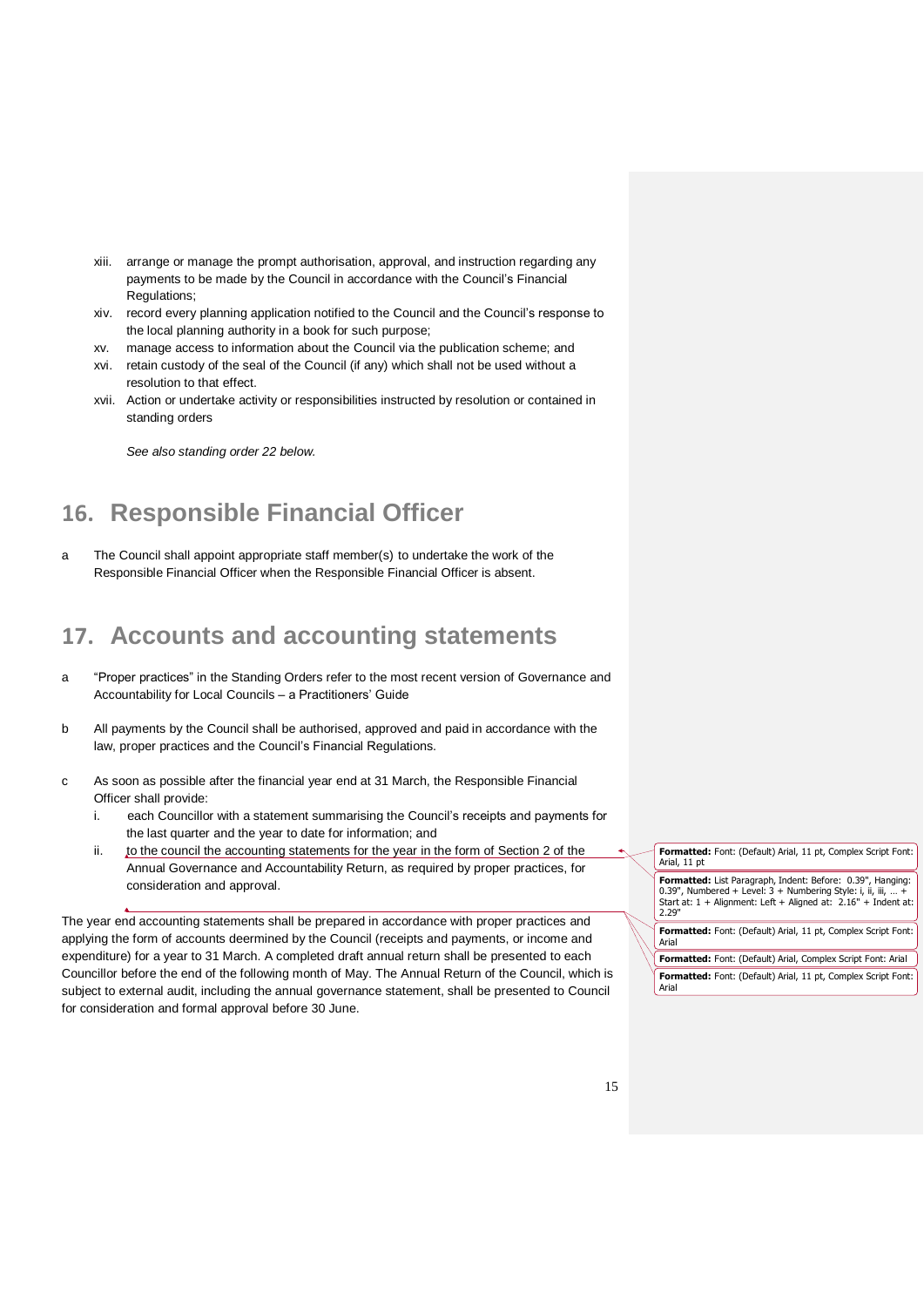#### **18. Financial controls and procurement**

- a The Council shall consider and approve Financial Regulations drawn up by the Responsible Financial Officer, which shall include detailed arrangements in respect of the following:
	- i. the keeping of accounting records and systems of internal controls;
	- ii. the assessment and management of financial risks faced by the Council;
	- iii. the work of the independent internal auditor in accordance with proper practices and the receipt of regular reports from the internal auditor, which shall be required at least annually;
	- iv. the inspection and copying by Councillors and local electors of the Council's accounts and/or orders of payments; and
	- v. procurement policies (subject to standing order 18(c) below) including the setting of values for different procedures where a contract has an estimated value of less than [£25,000].

These Financial Regulations shall be reviewed every three years for fitness of purpose.

#### b. **Financial regulations shall confirm that a proposed contract for the supply of goods, materials, services and the execution of works with an estimated value in excess of [**£25,000**] shall be procured on the basis of a formal tender as summarised in standing order 18(d) below, unless it is proposed to use an existing list of approved suppliers.**

Subject to additional requirements in the Financial Regulations of the Council, the tender process for contracts for the supply of goods, materials, services or the execution of works shall include, as a minimum, the following steps:

- i. a specification for the goods, materials, services or the execution of works shall be drawn up;
- ii. an invitation to tender shall be drawn up to confirm (i) the Council's specification (ii) the time, date and address for the submission of tenders (iii) the date of the Council's written response to the tender and (iv) the prohibition on prospective contractors contacting Councillors or staff to encourage or support their tender outside the prescribed process;
- iii. the invitation to tender shall be advertised in a local newspaper and in any other manner that is appropriate;
- iv. tenders are to be submitted in writing in a sealed marked envelope addressed to the Proper Officer;
- v. tenders shall be opened by the Proper Officer in the presence of at least one Councillor after the deadline for submission of tenders has passed;
- vi. tenders are to be reported to and considered by the appropriate meeting of the Council or a committee or sub-committee with delegated responsibility.

Neither the Council, nor a committee or a sub-committee with delegated responsibility for considering tenders, is bound to accept the lowest value tender.

Where a public contract exceeds £25,000 the council must comply with articles 109 to 114 of 2015 Regulation 110, which provides that a council must advertise a contract opportunity on the 'Contract Finder' website, within 24 hours of advertising it elsewhere. Public contracts are defined

**Formatted:** No bullets or numbering

**Formatted:** Indent: Before: 0.2", First line: 0", Numbered + Level: 2 + Numbering Style: a, b, c, … + Start at: 1 + Alignment: Left + Aligned at: 0.75" + Tab after: 1" + Indent at: 1"

**Formatted:** Indent: Before: 0.39", No bullets or numbering, Tab stops: Not at 0.58"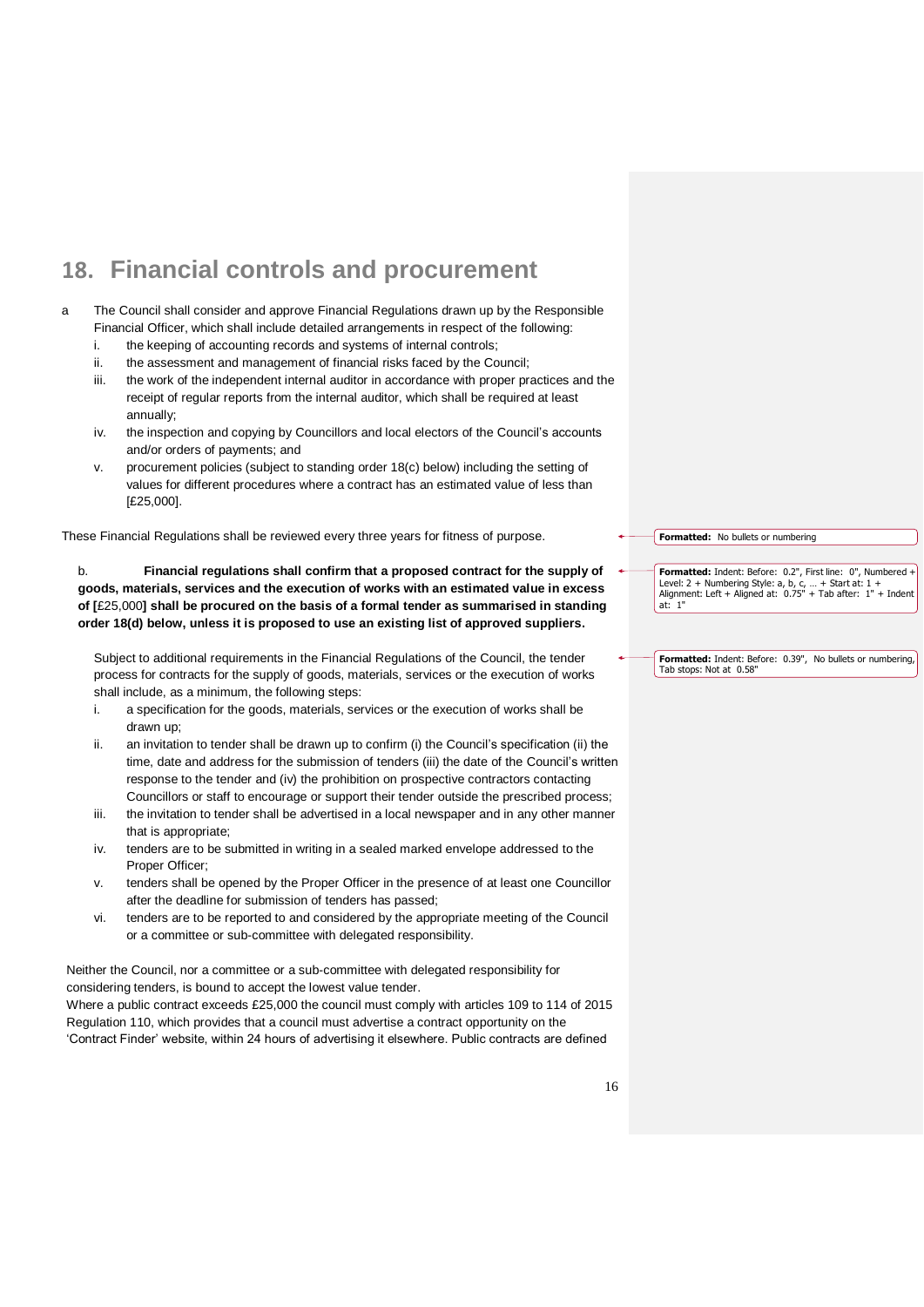as having the object for the execution of works, the supply of products or the provision of services. The information published on the Contracts Finder website must include a response date for interested parties, how they must respond, plus any other requirements for participating in the procurement. Once the contract is awarded the council must publish on the Contracts Finder website the name of the contractor, data in which the contract is entered into, value of the contract, whether the contractor is a Small or Medium enterprise (SME) or a non-governmental organisation which re-invests its surpluses to further to social, environmental or cultural activities (VCSE).**Where the value of a contract is likely to exceed £138,893 (or other threshold specified by the Office of Government Commerce from time to time) the Council must consider whether the Public Contracts Regulations 2006 (SI No. 5, as amended) and the Utilities Contracts Regulations 2006 (SI No. 6, as amended) apply to the contract and, if either of those Regulations apply, the Council must comply with EU procurement rules.**

#### **19. Handling staff matters**

- a A matter personal to a member of staff that is being considered by a meeting of Council OR the Personnel committee is subject to standing order 11 above.
- b Subject to the Council's policy regarding absences from work, the Council's most senior member of staff shall notify the chair of the Personnel committee or, if he is not available, the vice-chair of the Personnel committee.
- c The chair of the Personnel committee OR the Chair of Council or in his absence, the vicechair shall upon a resolution conduct a review of the performance and annual appraisal of the work of the Clerk's job title.
- d Subject to the Council's policy regarding the handling of grievance matters, the Council's most senior employee (or other employees) shall contact the chair of the Personnel committee or in his absence, the vice-chair of the Personnel committee in respect of an informal or formal grievance matter, and this matter shall be reported back and progressed by resolution of the Personnel committee.
- e Subject to the Council's policy regarding the handling of grievance matters, if an informal or formal grievance matter raised by Clerk relates to the chair or vice-chair of the Personnel committee, this shall be communicated to the Chair of Council, which shall be reported back and progressed by resolution of Full Council.
- f Any persons responsible for all or part of the management of staff shall treat the written records of all meetings relating to their performance, capabilities, grievance or disciplinary matters as confidential and secure.
- g The Council shall keep all written records relating to employees secure. All paper records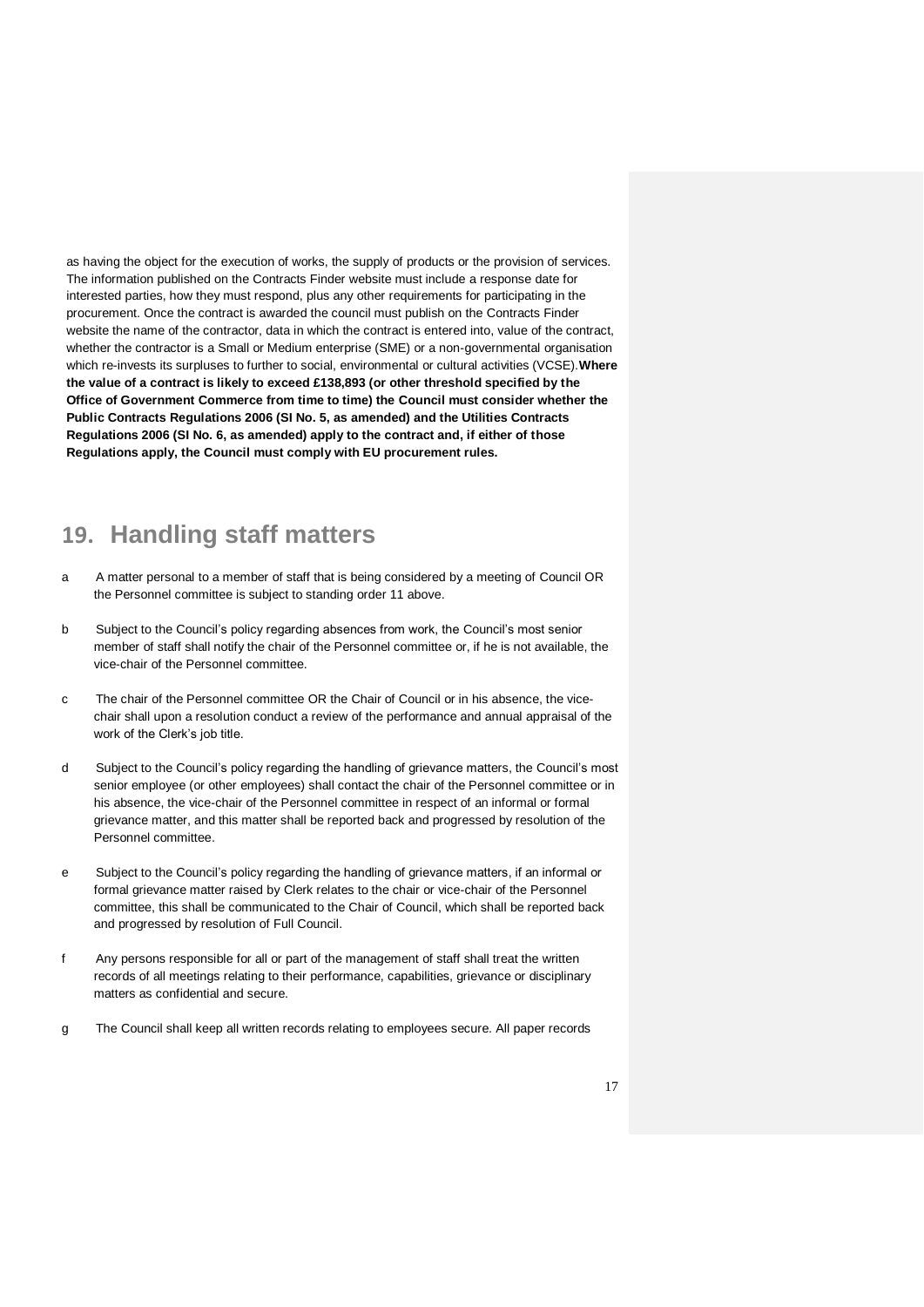shall be secured and locked and electronic records shall be password protected and encrypted.

- h Only persons with line management responsibilities shall have access to staff records referred to in standing orders 19(f) and (g) above if so justified.
- Access and means of access by keys and/or computer passwords to records of employment referred to in standing orders 19(f) and (g) above shall be provided only to (post holder) and/or the Chair of the Council OR the Personnel committee.

#### **20. Requests for information**

- a The Council may appoint a Data Protection Officer
- b Requests for information held by the Council shall be handled in accordance with the Council's policy in respect of handling requests under the Freedom of Information Act 2000 and the General Data Protection Regulation 2018
- c Correspondence from, and notices served by, the Information Commissioner shall be referred to the Data Protection Officer.

#### **21. Relations with the press/media**

a Requests from the press or other media for an oral or written comment or statement from the Council, its Councillors or staff shall be handled in accordance with the Council's policy in respect of dealing with the press and/or other media.

#### Policy on the reporting of meetings of the Council

This policy details the acceptable use for public meetings to be filmed, audio-recorded, photographed and the permitted use of social media. Under these new regulations:

- 1. Officers, councillors, guests and members of the public may be filmed, audio-recorded or photographed during a meeting which is open to the public. This may only be performed from the public seating area allocated at each meeting.
- 2. Out of courtesy any persons present wishing to film or audio record a public meeting must advise the Clerk before the meeting commences of their intent to do so, submitting their name and contact details which will be held by the Clerk. Filming and audio recording may be performed from the public seating area allocated at each meeting. Flashes must be switched off before the start of the meeting and intrusive lighting and zooming is prohibited.
- 3. Vulnerable children and adults, plus children under the age of 18 years may only be filmed after consent has been obtained from the parent, guardian or carer.
- 4. The Chair will announce at the start of each meeting, any notice which has been provided of the intent to film or audio-record the meeting including the person's name who will be

**Formatted:** Space After: 12 pt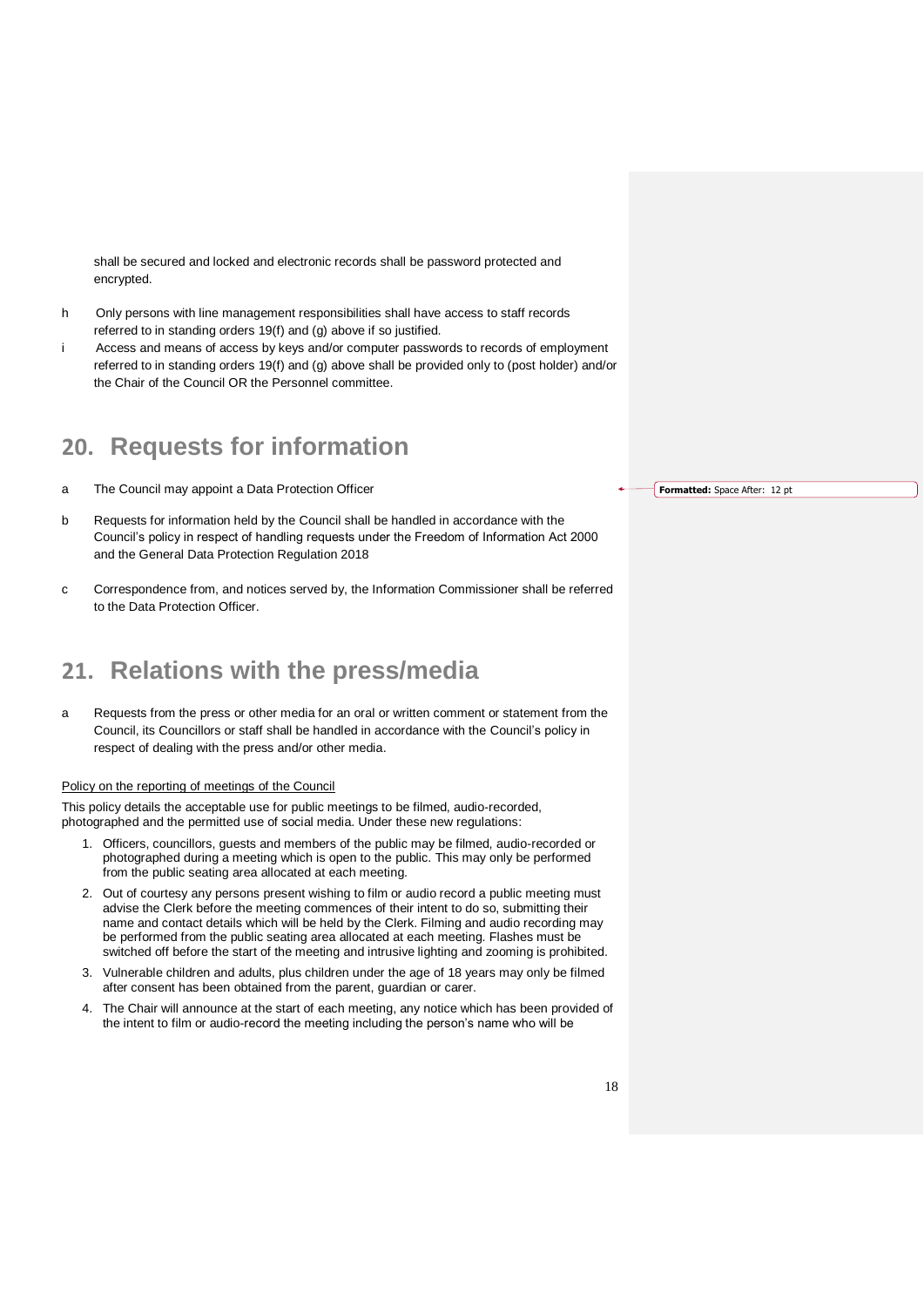performing this recording. The persons recording must ensure that personal data is used and stored in accordance with the General Data Protection Regulation 2018.

- 5. Anyone present who actively objects to being filmed must inform the Chair following this announcement at the start of the meeting, so the recorder can ensure that this request is adhered to; so long as it does not undermine the transparency of the meeting. A designated area will be identified for those persons not wishing to be filmed. All persons present have the right the view the footage recorded at the meeting, which must be supplied to the Clerk following the meeting.
- 6. Meetings where the press and public are excluded, may not be filmed and all recording equipment and devises must be removed and switch off before this closed session begins, to ensure that confidentiality is not breached. This includes Council and councillor equipment. The Council must ensure that they satisfy themselves that this has been adhered to before the closed part of the meeting commences.
- 7. The use of social media such as blogging, Facebook and Twitter is also permitted by the public during this meeting, so long as it does not disrupt the proceedings. All devises must be switched onto silent during the meeting to prevent any disruption. Councillors or officers wishing to film or use social media during a meeting should retire to the public gallery area designated for this purpose.
- 8. Under the Council Standing Orders any disruptive behaviour may result in you being asked to be excluded from the meeting. In relation to this policy examples of disruptive behaviour, but are limited to are; asking people to repeat statements for the purpose of the recording, flash photography, excessive noise in recording or setting up of equipment during the meeting, filming or recording from any other area than the designated public seating area or oral commentary during the meeting.

#### **22. Execution and sealing of legal deeds**

*See also standing orders 15(b)(xii) and (xvii) above.*

- a A legal deed shall not be executed on behalf of the Council unless authorised by a resolution.
- **b Subject to standing order 22(a) above, the Council's common seal shall alone be used for sealing a deed required by law. It shall be applied by the Proper Officer in the presence of two Councillors who shall sign the deed as witnesses.** *The above is applicable to a Council with a common seal.*

#### **23. Communicating with District and County or Unitary Councillors**

a An invitation to attend a meeting of the Council shall be sent, together with the agenda, to the ward Councillor(s) of the [(England Unitary Council representing the area of the Council.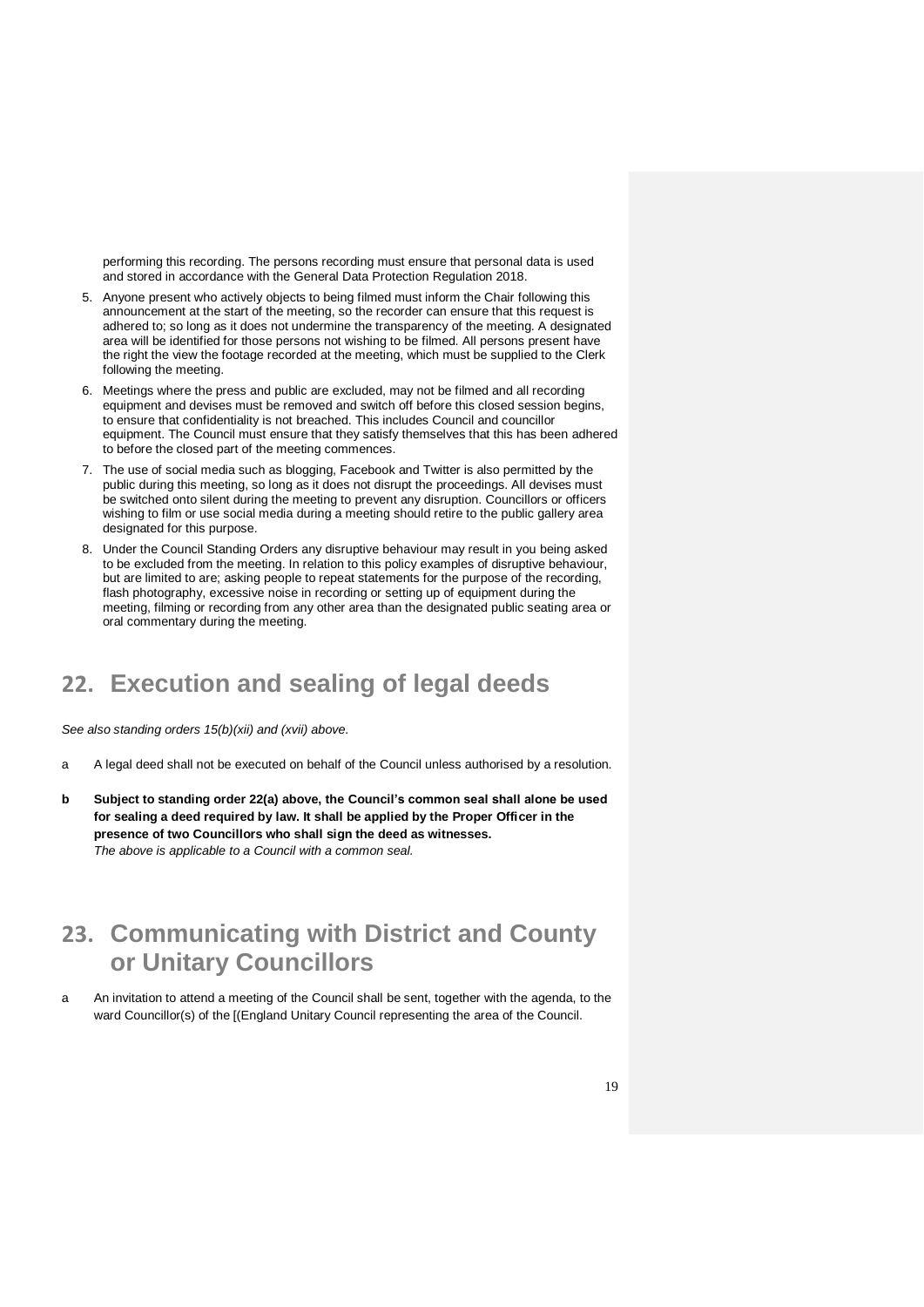b Unless the Council determines otherwise, a copy of each letter sent to Milton Keynes Council shall be sent to the ward Councillor(s) representing the area of the Council.

#### **24. Restrictions on Councillor activities**

- a. Unless authorised by a resolution, no Councillor shall:
	- i. inspect any land and/or premises which the Council has a right or duty to inspect;
	- ii. issue orders, instructions or directions.

#### **25. Standing Orders generally**

- a All or part of a standing order, except one that incorporates mandatory statutory requirements, may be suspended by resolution in relation to the consideration of an item on the agenda for a meeting.
- b A motion to add to or vary or revoke one or more of the Council's standing orders, except one that incorporates mandatory statutory requirements, shall be proposed by a special motion, the written notice by at least two thirds of Councillors to be given to the Proper Officer in accordance with standing order 9 above.
- c The Proper Officer shall provide a copy of the Council's standing orders to a Councillor as soon as possible after he has delivered his acceptance of office form.
- d The decision of the chair of a meeting as to the application of standing orders at the meeting shall be final.

#### **26. Co-Option Policy**

In the event of there being a vacancy to serve as a councillor that is to be filled by co-option, the Council shall adopt the following procedure:

- 1. The co-option shall be advertised in the next edition of Wolverton and Greenleys News and on the public noticeboards, with an appropriate deadline, advising that an application form can be obtained from the Town Hall Office or from our website.
- 2. The Clerk will advise each applicant if he/she is legally qualified to serve as a councillor. (Requirements as for elections run by MKC)
- 3. The names of eligible applicant(s) will be included on the agenda for the meeting at which the co-option will take place.

**Formatted:** Font: (Default) Arial, 22 pt, Complex Script Font: Arial, 22 pt

**Formatted:** Heading 21, Left, Automatically adjust right indent when grid is defined, Space Before: 0 pt, After: 0 pt, Adjust space between Latin and Asian text, Adjust space between Asian text and numbers

**Formatted:** Font: Arial, 11 pt, Complex Script Font: 11 pt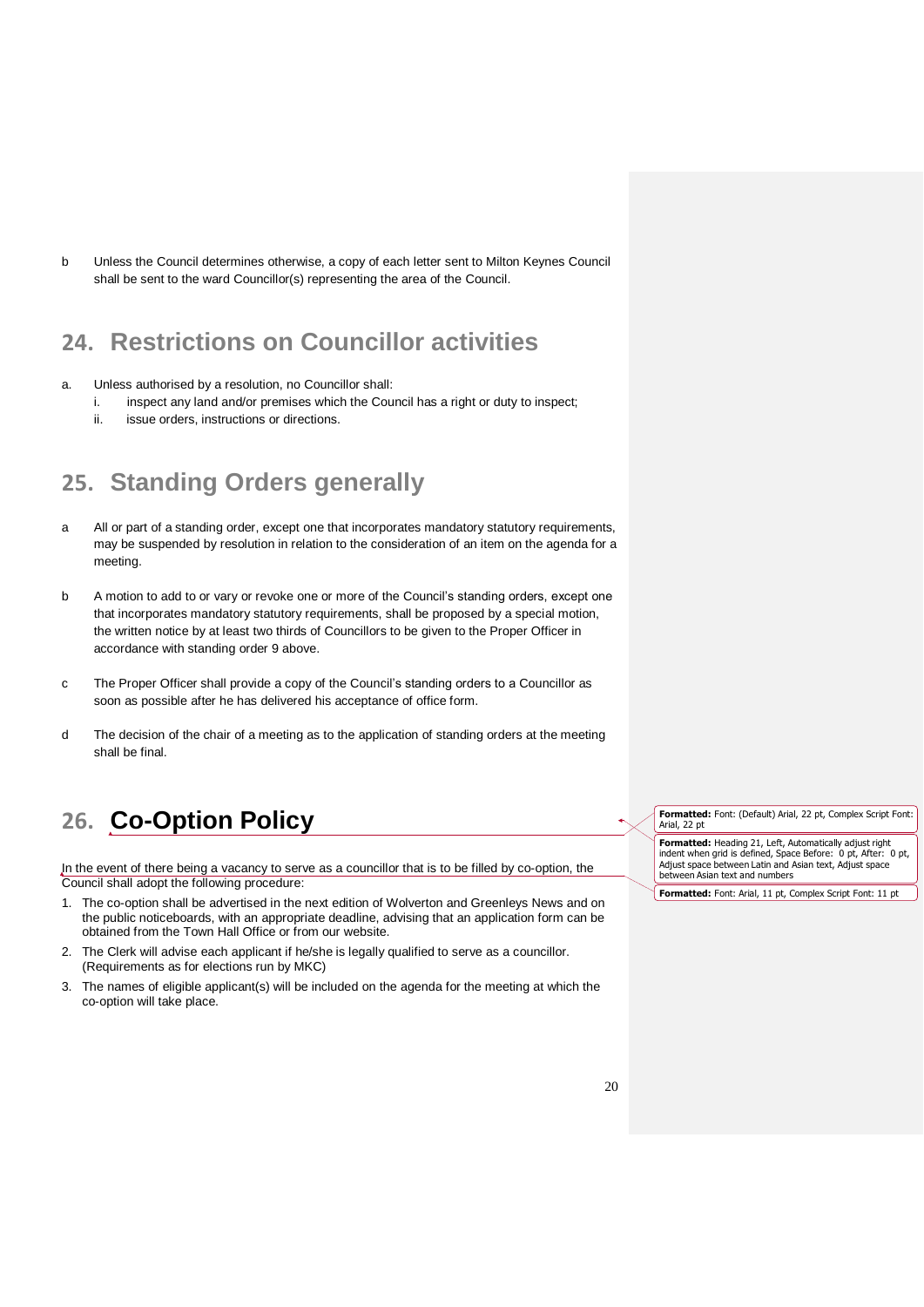- 4. The applicant shall be asked to submit information about themselves in writing on the application form, limited to 300 words. The applicant(s) written statements will be included in the papers for the relevant meeting.
- 5. The applicant(s) shall then be invited to give a verbal presentation to full council that lasts no more than three minutes.
- 6. Councillors will then be given the opportunity to ask questions of the applicant(s). The total question and answer time will be limited to a maximum of ten minutes.
- 7. Any councillor arriving at the meeting after the first applicant has started to speak may not take part in any voting.
- 8. The Chair will then ask the Council if it wants to proceed to a vote and two thirds of councillors able to vote must be willing to do so. The Council reserves the right not to make a co-option at this stage.
- 9. If it is agreed to go to a vote, the Council will suspend Standing Orders 1r and conduct a vote by signed ballot.
- 10. The Clerk, or person acting as Clerk, shall conduct the ballot. Ballot papers will be distributed to all eligible councillors present and a vote taken immediately, without discussion.
- 11. Councillors should write the name of their preferred applicant or write the word "abstain" on the ballot paper and sign it and hand it back to the clerk.
- 12. If an applicant has received more than 50% of the vote, he/she is duly co-opted.
- 13. In the event of a tie between only 2 applicants, a coin will be tossed for the deciding vote.

At a Meeting of Wolverton & Greenleys Town Council on the 26<sup>th</sup> November 2015 the aforementioned policy was approved.

Minute reference TC15/198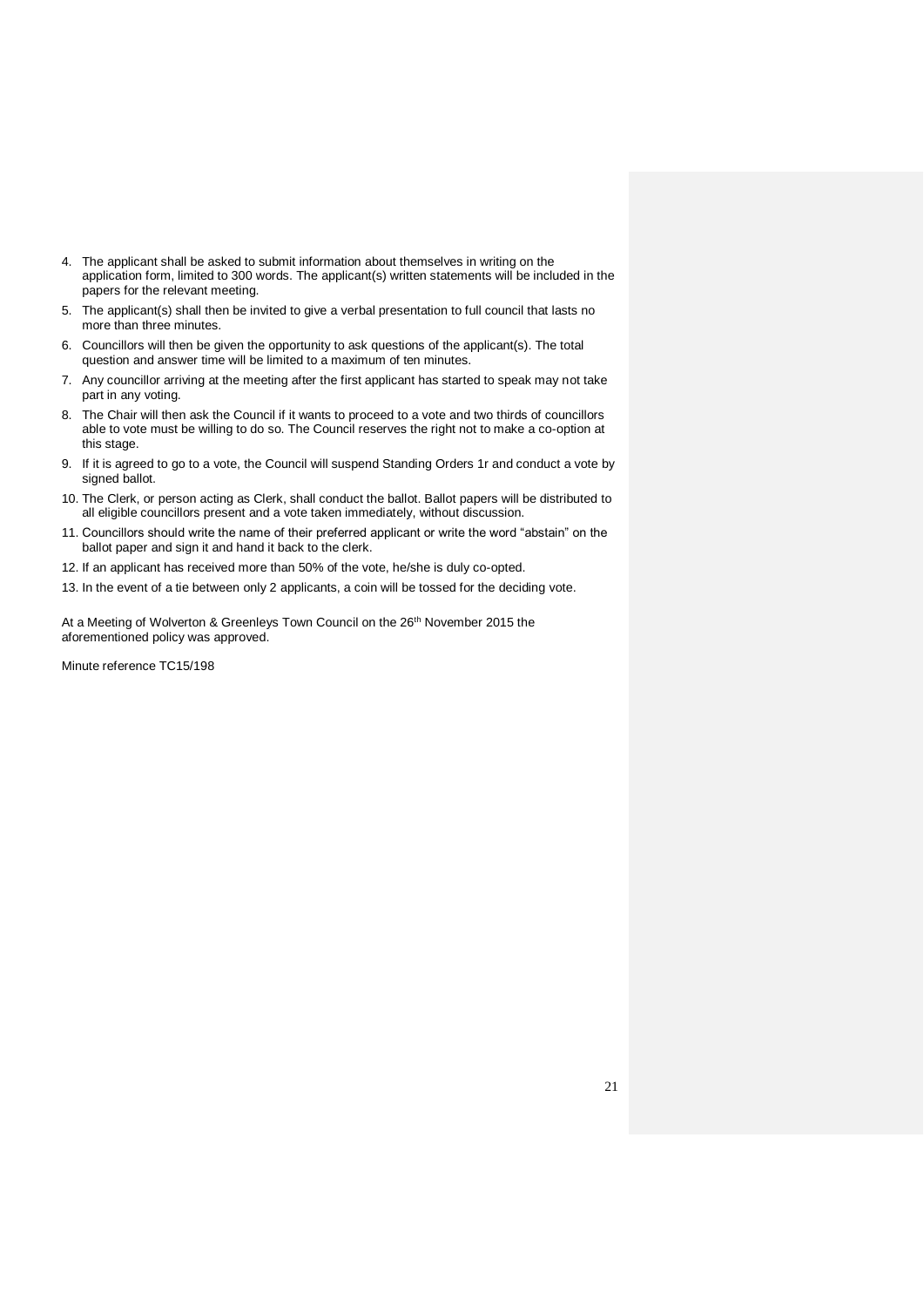## **Appendix of Standing Orders**

| 26. Co-option Policy |                                                                                        | 21 |
|----------------------|----------------------------------------------------------------------------------------|----|
| 25.                  | Standing orders generally                                                              | 20 |
| 24.                  | Restrictions on Councillor activities                                                  | 20 |
| 23.                  | Communicating with District and County or<br><b>Unitary Councillors</b>                | 20 |
| 22.                  | Execution and sealing of legal deeds                                                   | 19 |
| 21.                  | Relations with the press/media                                                         | 18 |
| 20.                  | Requests for information                                                               | 18 |
| 19.                  | Handling staff matters                                                                 | 17 |
| 18.                  | Financial controls and procurement                                                     | 16 |
| 17.                  | Accounts and accounting statements                                                     | 15 |
| 16.                  | Responsible Financial Officer                                                          | 15 |
| 15.                  | <b>Proper Officer</b>                                                                  | 14 |
| 14.                  | Code of conduct complaints                                                             | 13 |
| 13.                  | Code of conduct and dispensations                                                      | 12 |
| 12.                  | Draft minutes                                                                          | 12 |
| 11.                  | Handling confidential or sensitive information                                         | 11 |
| 10.                  | Motions at a meeting that do not require written notice                                | 11 |
| 9.                   | Motions for a meeting that require written notice<br>to be given to the Proper Officer | 10 |
| 8.                   | Voting on appointments                                                                 | 10 |
| 7.                   | Previous resolutions                                                                   | 9  |
| 6.                   | Extraordinary meetings of the Council and committees<br>and sub-committees             | 9  |
| 5.                   | <b>Ordinary Council meetings</b>                                                       | 7  |
| 4.                   | Committees and sub-committees                                                          | 6  |
| 3.                   | Meetings generally                                                                     | 4  |
| 2.                   | Disorderly conduct at meetings                                                         | 3  |
| 1.                   | Rules of debate at meetings                                                            | 2  |

**Formatted:** Font: (Default) Arial, Complex Script Font: Arial **Formatted:** Indent: Before: 0.25" **Formatted:** Numbered + Level: 1 + Numbering Style: 1, 2, 3,<br>... + Start at: 1 + Alignment: Left + Aligned at: 0.25" +<br>Indent at: 0.5"

22